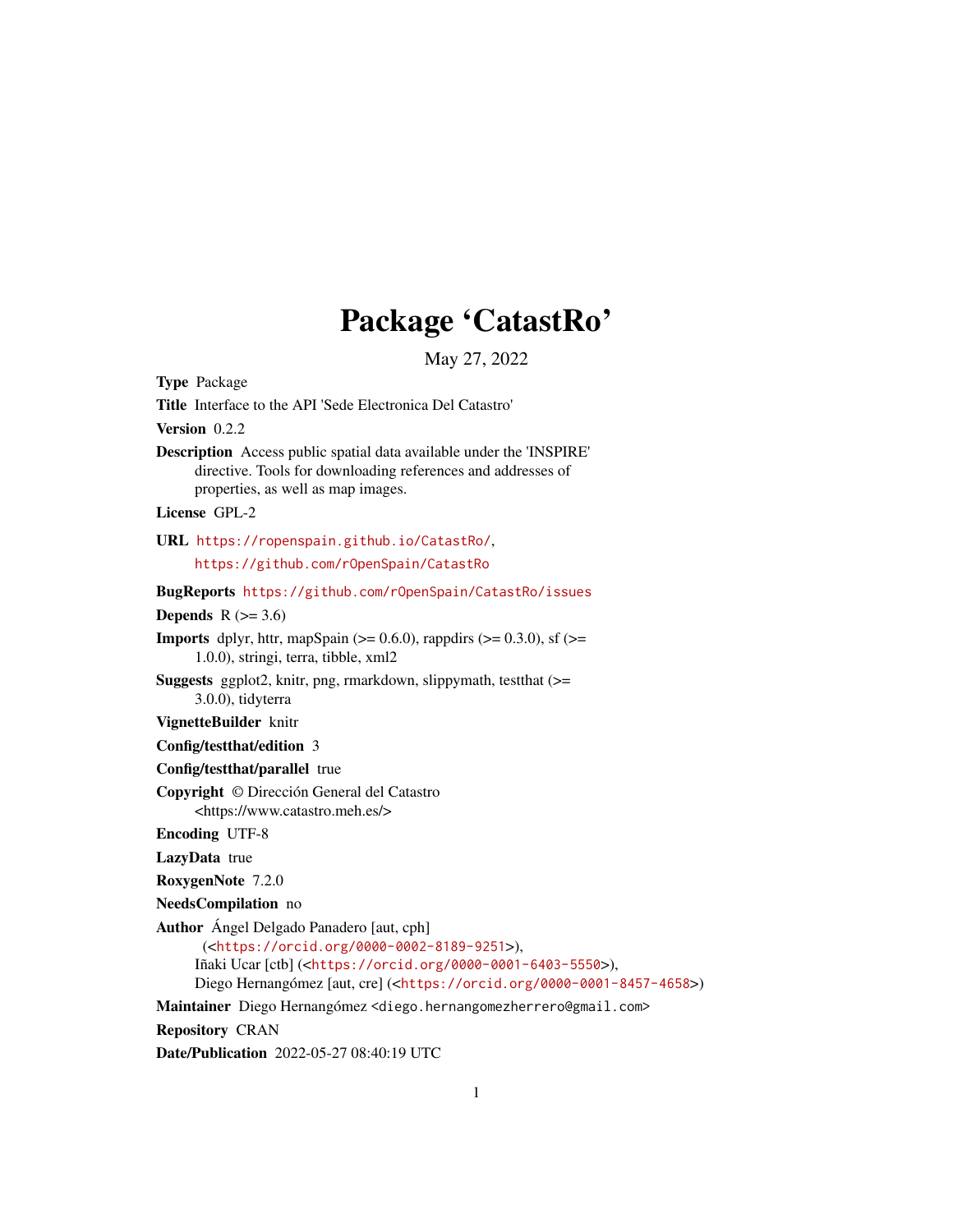# <span id="page-1-0"></span>R topics documented:

| Index | 35 |
|-------|----|
|       |    |
|       |    |
|       |    |
|       |    |
|       |    |
|       |    |
|       |    |
|       |    |
|       |    |
|       |    |
|       |    |
|       |    |
|       |    |
|       |    |
|       |    |
|       |    |
|       |    |
|       |    |
|       |    |
|       |    |

<span id="page-1-1"></span>catr\_atom\_get\_address *ATOM INSPIRE: Download all the Addresses of a Municipality*

# Description

Get the spatial data of all the addresses belonging to a single municipality using the INSPIRE ATOM service.

# Usage

```
catr_atom_get_address(
  munic,
  to = NULL,
  cache = TRUE,update_cache = FALSE,
  cache_dir = NULL,
  verbose = FALSE
\mathcal{E}
```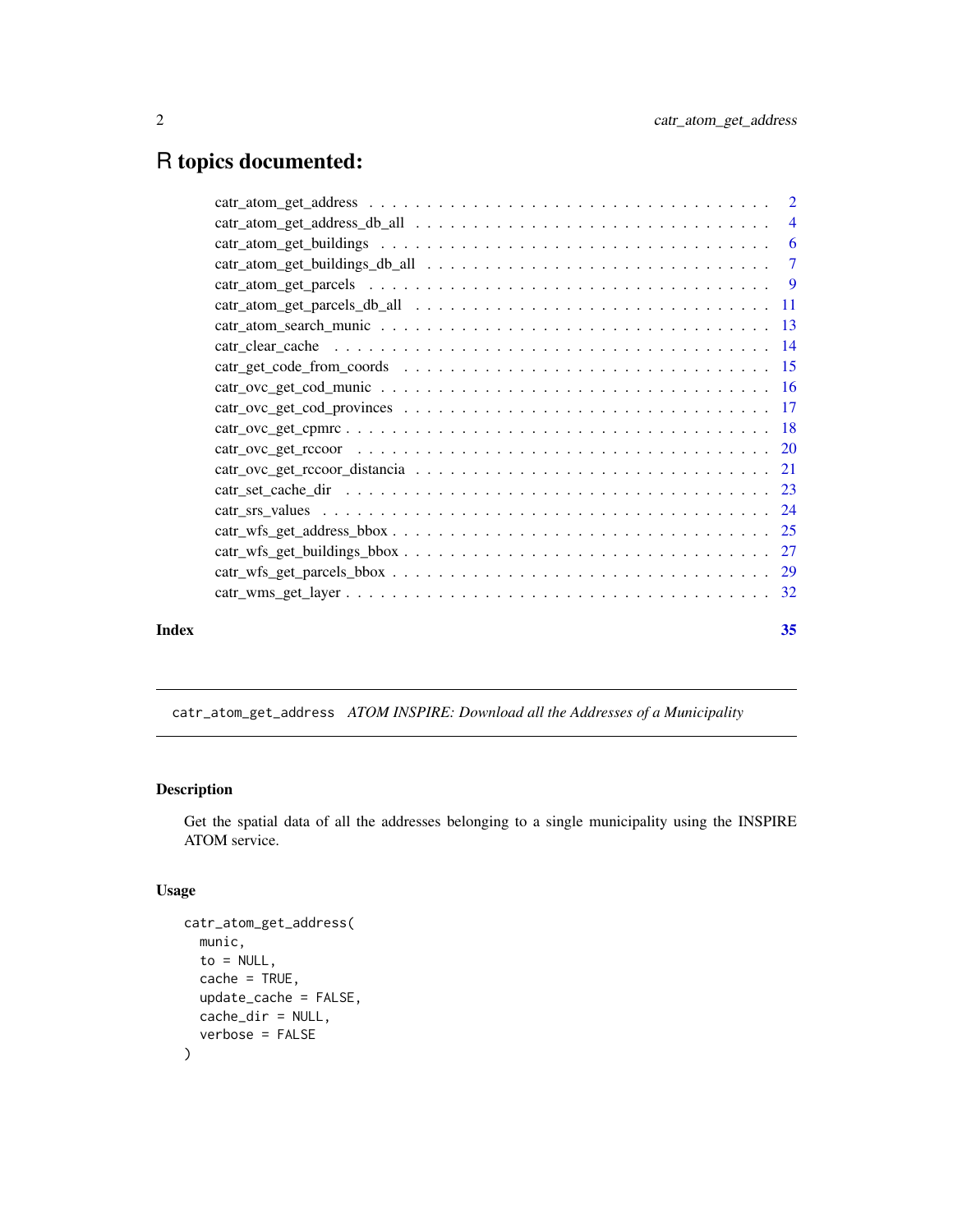#### <span id="page-2-0"></span>**Arguments**

| munic        | Municipality to extract, It can be a part of a string or the cadastral code. See<br>catr_atom_search_munic() for getting the cadastral codes. |
|--------------|-----------------------------------------------------------------------------------------------------------------------------------------------|
| to           | Optional parameter for defining the Territorial Office to which munic belongs.<br>This parameter is a helper for narrowing the search.        |
| cache        | A logical whether to do caching. Default is TRUE. See <b>About caching</b> section<br>on $cart_set$ cache $dir()$ .                           |
| update_cache | A logical whether to update cache. Default is FALSE. When set to TRUE it would<br>force a fresh download of the source file.                  |
| cache dir    | A path to a cache directory. On missing value the function would store the<br>cached files on a temporary dir (See base:: $tempdir()$ ).      |
| verbose      | Logical, displays information. Useful for debugging, default is FALSE.                                                                        |

#### Value

A sf object.

#### References

[API Documentation](https://www.catastro.minhap.es/webinspire/documentos/inspire-ATOM.pdf)

[INSPIRE Services for Cadastral Cartography](https://www.catastro.minhap.es/webinspire/index.html)

#### See Also

```
INSPIRE API functions: catr_atom_get_address_db_all(), catr_atom_get_buildings_db_all(),
catr_atom_get_buildings(), catr_atom_get_parcels_db_all(), catr_atom_get_parcels(),
catr_wfs_get_address_bbox(), catr_wfs_get_buildings_bbox(), catr_wfs_get_parcels_bbox(),
catr_wms_get_layer()
```
Other INSPIRE ATOM services: [catr\\_atom\\_get\\_address\\_db\\_all\(](#page-3-1)), [catr\\_atom\\_get\\_buildings\\_db\\_all\(](#page-6-1)), [catr\\_atom\\_get\\_buildings\(](#page-5-1)), [catr\\_atom\\_get\\_parcels\\_db\\_all\(](#page-10-1)), [catr\\_atom\\_get\\_parcels\(](#page-8-1)), [catr\\_atom\\_search\\_munic\(](#page-12-1))

Other addresses: [catr\\_atom\\_get\\_address\\_db\\_all\(](#page-3-1)), [catr\\_wfs\\_get\\_address\\_bbox\(](#page-24-1))

Other spatial: [catr\\_atom\\_get\\_buildings\(](#page-5-1)), [catr\\_atom\\_get\\_parcels\(](#page-8-1)), [catr\\_wfs\\_get\\_address\\_bbox\(](#page-24-1)), [catr\\_wfs\\_get\\_buildings\\_bbox\(](#page-26-1)), [catr\\_wfs\\_get\\_parcels\\_bbox\(](#page-28-1)), [catr\\_wms\\_get\\_layer\(](#page-31-1))

# Examples

```
s <- catr_atom_get_address("Melque",
  to = "Segovia"
\lambdalibrary(ggplot2)
ggplot(s) +
  geom_sf(aes(color = specification)) +
  coord_sf(
```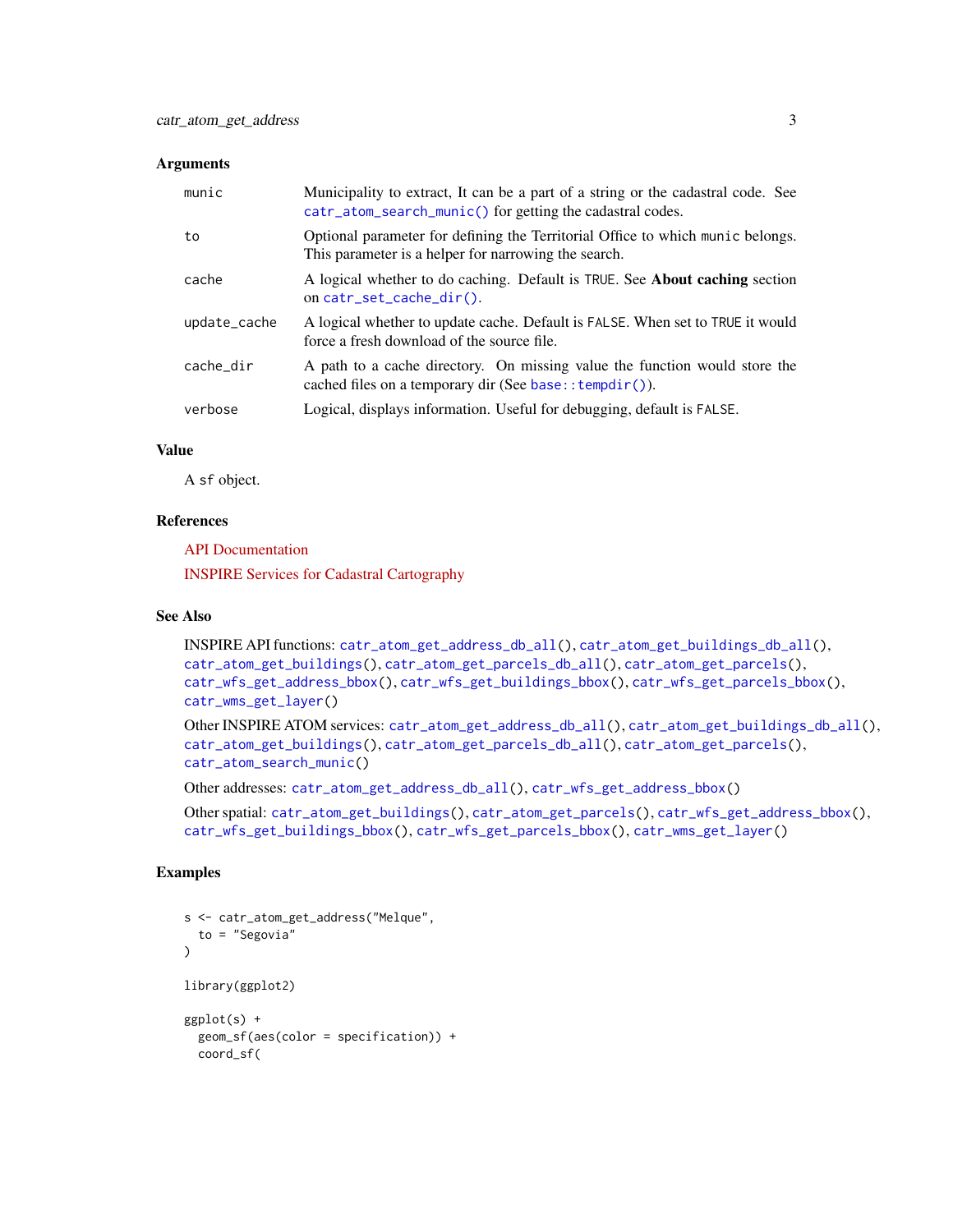```
xlim = c(376200, 376850),
 ylim = c(4545000, 4546000)
) +
labs(
 title = "Addresses",
 subtitle = "Melque de Cercos, Segovia"
)
```
<span id="page-3-1"></span>catr\_atom\_get\_address\_db\_all *ATOM INSPIRE: Reference Database for ATOM Addresses*

# Description

Create a database containing the urls provided in the INSPIRE ATOM service of the Spanish Cadastre for extracting Addresses.

- catr\_atom\_get\_address\_db\_all() provides a top-level table including information of all the territorial offices (except Basque Country and Navarre) listing the municipalities included on each office.
- catr\_atom\_get\_address\_db\_to() provides a table for the specified territorial office including information for each of the municipalities of that office.

#### Usage

```
catr_atom_get_address_db_all(
  cache = TRUE,update_cache = FALSE,
 cache_dir = NULL,
  verbose = FALSE
\lambdacatr_atom_get_address_db_to(
  to,
  cache = TRUE,update_cache = FALSE,
  cache_dir = NULL,
  verbose = FALSE
)
```
#### Arguments

| cache        | A logical whether to do caching. Default is TRUE. See <b>About caching</b> section |
|--------------|------------------------------------------------------------------------------------|
|              | on $cart\_set\_cache\_dir()$ .                                                     |
| update cache | A logical whether to update cache. Default is FALSE. When set to TRUE it would     |
|              | force a fresh download of the source file.                                         |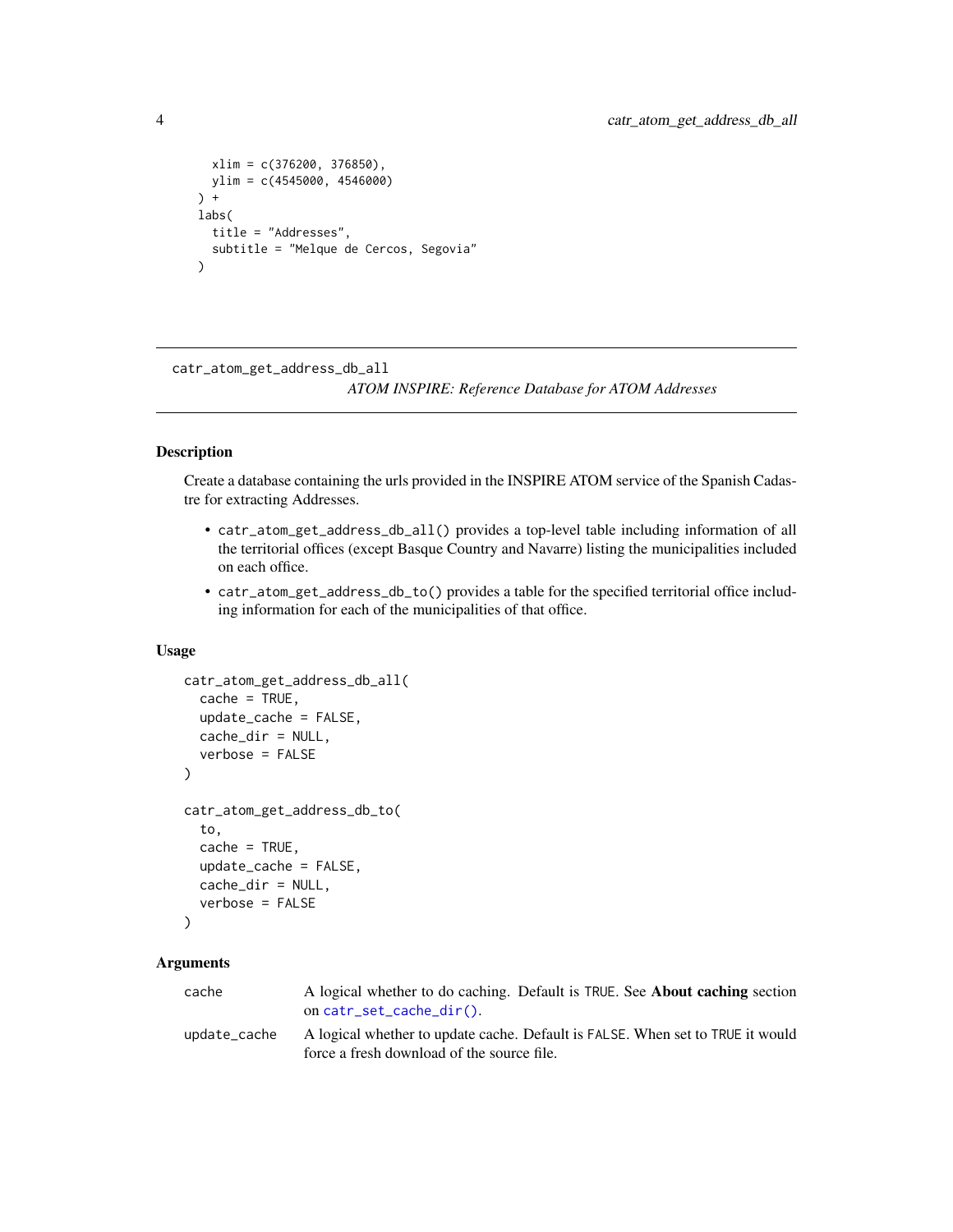<span id="page-4-0"></span>

| cache dir | A path to a cache directory. On missing value the function would store the<br>cached files on a temporary dir (See base:: $tempdir()$ ). |
|-----------|------------------------------------------------------------------------------------------------------------------------------------------|
| verbose   | Logical, displays information. Useful for debugging, default is FALSE.                                                                   |
| to        | Territorial office. It can be any type of string, the function would perform a<br>search using $base::green()$ .                         |

#### Value

A tibble with the information requested.

- catr\_atom\_get\_address\_db\_all() provides a tibble with the following fields:
	- territorial\_office: Territorial office, corresponding to each province of Spain expect Basque Country and Navarre.
	- url: ATOM url for the corresponding territorial office.
	- munic: Name of the municipality.
	- date: Reference date of the data. Note that the information of this service is updated twice a year.
- catr\_atom\_get\_address\_db\_to() provides a tibble with the following fields:
	- munic: Name of the municipality.
	- url: url for downloading information of the corresponding municipality.
	- date: Reference date of the data. Note that the information of this service is updated twice a year.

#### Source

<https://www.catastro.minhap.es/INSPIRE/CadastralParcels/ES.SDGC.CP.atom.xml>

# See Also

INSPIRE API functions: [catr\\_atom\\_get\\_address\(](#page-1-1)), [catr\\_atom\\_get\\_buildings\\_db\\_all\(](#page-6-1)), [catr\\_atom\\_get\\_buildings\(](#page-5-1)), [catr\\_atom\\_get\\_parcels\\_db\\_all\(](#page-10-1)), [catr\\_atom\\_get\\_parcels\(](#page-8-1)), [catr\\_wfs\\_get\\_address\\_bbox\(](#page-24-1)), [catr\\_wfs\\_get\\_buildings\\_bbox\(](#page-26-1)), [catr\\_wfs\\_get\\_parcels\\_bbox\(](#page-28-1)), [catr\\_wms\\_get\\_layer\(](#page-31-1))

Other INSPIRE ATOM services: [catr\\_atom\\_get\\_address\(](#page-1-1)), [catr\\_atom\\_get\\_buildings\\_db\\_all\(](#page-6-1)), [catr\\_atom\\_get\\_buildings\(](#page-5-1)), [catr\\_atom\\_get\\_parcels\\_db\\_all\(](#page-10-1)), [catr\\_atom\\_get\\_parcels\(](#page-8-1)), [catr\\_atom\\_search\\_munic\(](#page-12-1))

Other addresses: [catr\\_atom\\_get\\_address\(](#page-1-1)), [catr\\_wfs\\_get\\_address\\_bbox\(](#page-24-1))

Other databases: [catr\\_atom\\_get\\_buildings\\_db\\_all\(](#page-6-1)), [catr\\_atom\\_get\\_parcels\\_db\\_all\(](#page-10-1)), [catr\\_atom\\_search\\_munic\(](#page-12-1)), [catr\\_srs\\_values](#page-23-1)

# Examples

catr\_atom\_get\_address\_db\_all()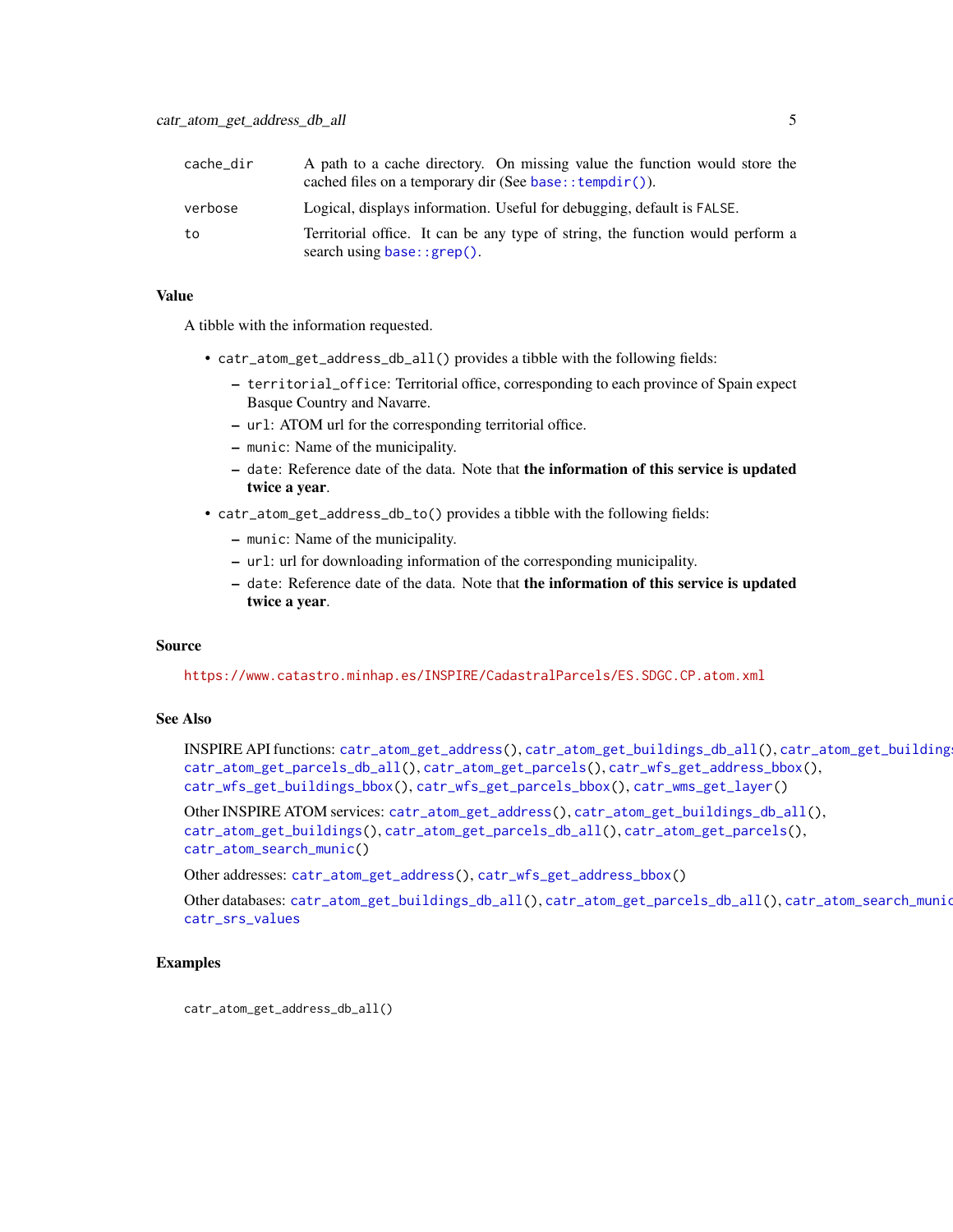```
catr_atom_get_buildings
```
*ATOM INSPIRE: Download all the Buildings of a Municipality*

# Description

Get the spatial data of all the buildings belonging to a single municipality using the INSPIRE ATOM service.

# Usage

```
catr_atom_get_buildings(
 munic,
  to = NULL,
 what = "building",
  cache = TRUE,update_cache = FALSE,
  cache_dir = NULL,
 verbose = FALSE
\mathcal{L}
```
# Arguments

| munic        | Municipality to extract, It can be a part of a string or the cadastral code. See<br>catr_atom_search_munic() for getting the cadastral codes.       |
|--------------|-----------------------------------------------------------------------------------------------------------------------------------------------------|
| to           | Optional parameter for defining the Territorial Office to which munic belongs.<br>This parameter is a helper for narrowing the search.              |
| what         | Information to load. It could be "building" for buildings, "building part"<br>for parts of a building or "other" for others (swimming pools, etc.). |
| cache        | A logical whether to do caching. Default is TRUE. See About caching section<br>on $cart_set$ cache $dir()$ .                                        |
| update_cache | A logical whether to update cache. Default is FALSE. When set to TRUE it would<br>force a fresh download of the source file.                        |
| cache dir    | A path to a cache directory. On missing value the function would store the<br>cached files on a temporary dir (See base:: $tempdir()$ ).            |
| verbose      | Logical, displays information. Useful for debugging, default is FALSE.                                                                              |

# Value

A sf object.

# References

[API Documentation](https://www.catastro.minhap.es/webinspire/documentos/inspire-ATOM.pdf)

[INSPIRE Services for Cadastral Cartography](https://www.catastro.minhap.es/webinspire/index.html)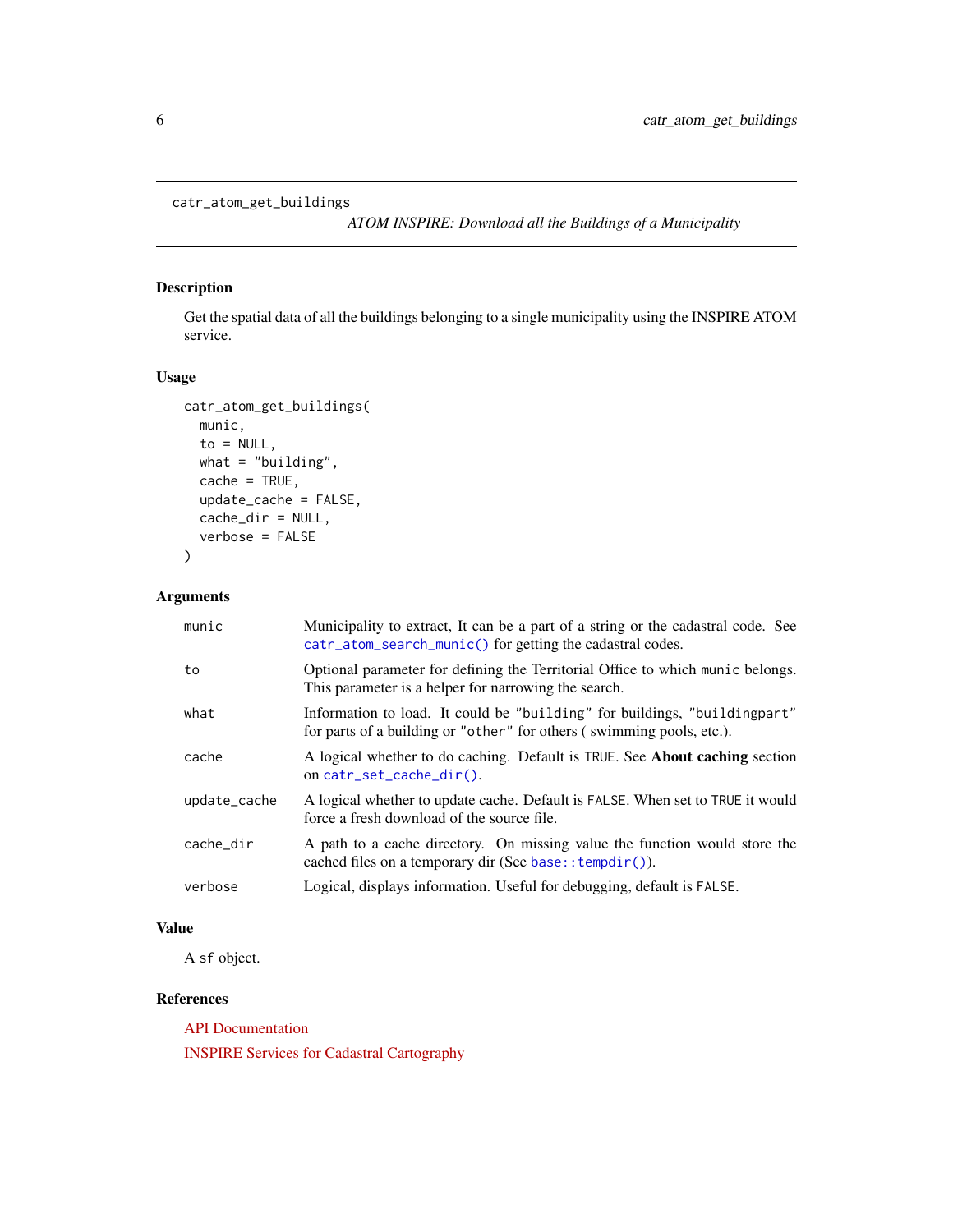#### <span id="page-6-0"></span>See Also

INSPIRE API functions: [catr\\_atom\\_get\\_address\\_db\\_all\(](#page-3-1)), [catr\\_atom\\_get\\_address\(](#page-1-1)), [catr\\_atom\\_get\\_buildings\\_db\\_all\(](#page-6-1)), [catr\\_atom\\_get\\_parcels\\_db\\_all\(](#page-10-1)), [catr\\_atom\\_get\\_parcels\(](#page-8-1)), [catr\\_wfs\\_get\\_address\\_bbox\(](#page-24-1)), [catr\\_wfs\\_get\\_buildings\\_bbox\(](#page-26-1)), [catr\\_wfs\\_get\\_parcels\\_bbox\(](#page-28-1)), [catr\\_wms\\_get\\_layer\(](#page-31-1))

Other INSPIRE ATOM services: [catr\\_atom\\_get\\_address\\_db\\_all\(](#page-3-1)), [catr\\_atom\\_get\\_address\(](#page-1-1)), [catr\\_atom\\_get\\_buildings\\_db\\_all\(](#page-6-1)), [catr\\_atom\\_get\\_parcels\\_db\\_all\(](#page-10-1)), [catr\\_atom\\_get\\_parcels\(](#page-8-1)), [catr\\_atom\\_search\\_munic\(](#page-12-1))

Other buildings: [catr\\_atom\\_get\\_buildings\\_db\\_all\(](#page-6-1)), [catr\\_wfs\\_get\\_buildings\\_bbox\(](#page-26-1))

Other spatial: [catr\\_atom\\_get\\_address\(](#page-1-1)), [catr\\_atom\\_get\\_parcels\(](#page-8-1)), [catr\\_wfs\\_get\\_address\\_bbox\(](#page-24-1)), [catr\\_wfs\\_get\\_buildings\\_bbox\(](#page-26-1)), [catr\\_wfs\\_get\\_parcels\\_bbox\(](#page-28-1)), [catr\\_wms\\_get\\_layer\(](#page-31-1))

#### Examples

```
s <- catr_atom_get_buildings("Nava de la Asuncion",
 to = "Segovia",
 what = "building")
library(ggplot2)
ggplot(s) +
 geom_sf() +
 coord_sf(
   xlim = c(374500, 375500),
   ylim = c(4556500, 4557500)
 ) +labs(
   title = "Buildings",
   subtitle = "Nava de la Asuncion, Segovia"
 )
```
<span id="page-6-1"></span>catr\_atom\_get\_buildings\_db\_all

*ATOM INSPIRE: Reference Database for ATOM Buildings*

#### Description

Create a database containing the urls provided in the INSPIRE ATOM service of the Spanish Cadastre for extracting buildings.

- catr\_atom\_get\_buildings\_db\_all() provides a top-level table including information of all the territorial offices (except Basque Country and Navarre) listing the municipalities included on each office.
- catr\_atom\_get\_buildings\_db\_to() provides a table for the specified territorial office including information for each of the municipalities of that office.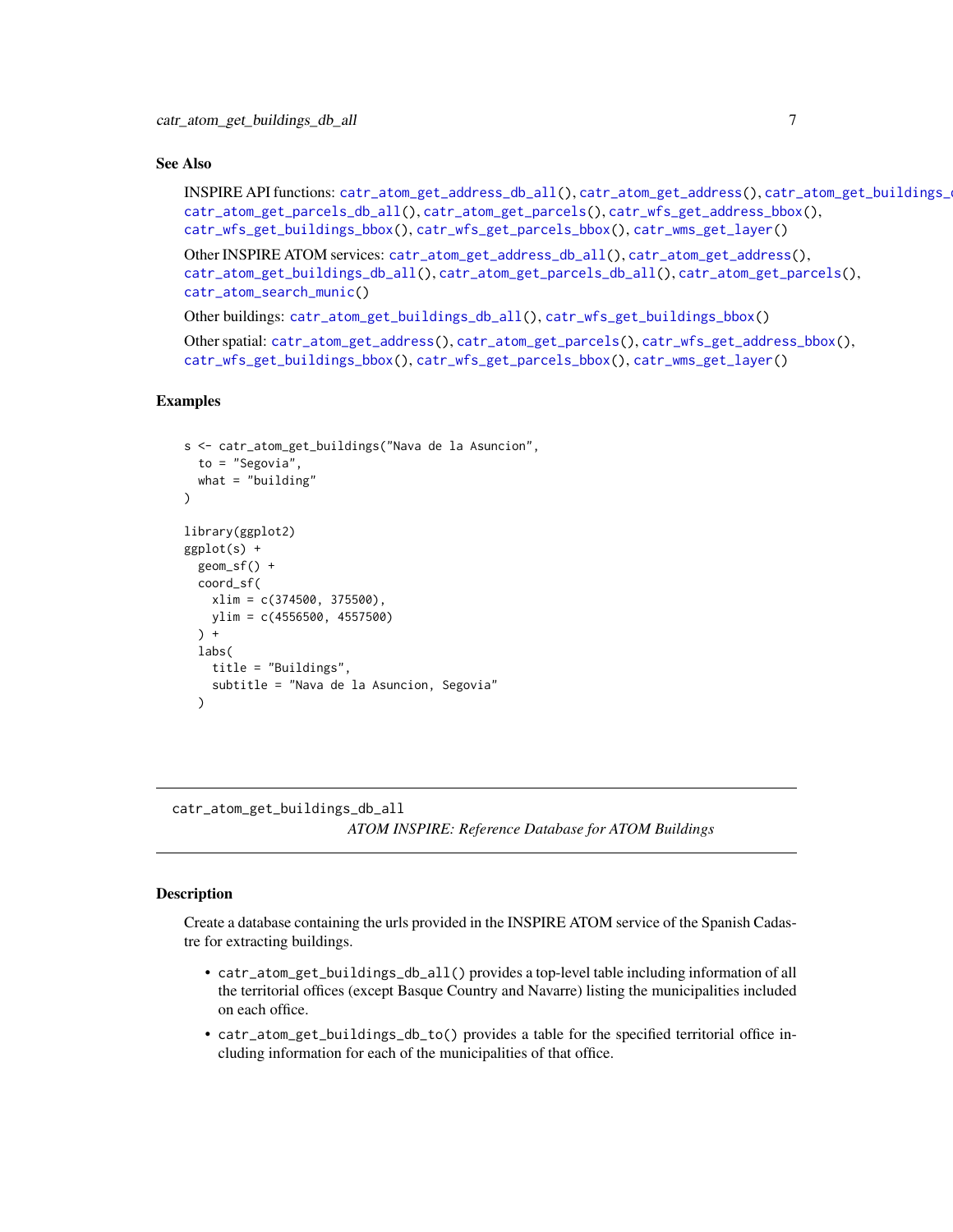#### <span id="page-7-0"></span>Usage

```
catr_atom_get_buildings_db_all(
  cache = TRUE,update_cache = FALSE,
  cache_dir = NULL,
  verbose = FALSE
\lambdacatr_atom_get_buildings_db_to(
  to,
  cache = TRUE,update_cache = FALSE,
  cache_dir = NULL,
  verbose = FALSE
)
```
#### Arguments

| cache        | A logical whether to do caching. Default is TRUE. See About caching section<br>on catr_set_cache_dir().                                  |
|--------------|------------------------------------------------------------------------------------------------------------------------------------------|
| update_cache | A logical whether to update cache. Default is FALSE. When set to TRUE it would<br>force a fresh download of the source file.             |
| cache dir    | A path to a cache directory. On missing value the function would store the<br>cached files on a temporary dir (See base:: $tempdir()$ ). |
| verbose      | Logical, displays information. Useful for debugging, default is FALSE.                                                                   |
| to           | Territorial office. It can be any type of string, the function would perform a<br>search using $base::green()$ .                         |

#### Value

A tibble with the information requested.

- catr\_atom\_get\_buildings\_db\_all() provides a tibble with the following fields:
	- territorial\_office: Territorial office, corresponding to each province of Spain expect Basque Country and Navarre.
	- url: ATOM url for the corresponding territorial office.
	- munic: Name of the municipality.
	- date: Reference date of the data. Note that the information of this service is updated twice a year.
- catr\_atom\_get\_buildings\_db\_to() provides a tibble with the following fields:
	- munic: Name of the municipality.
	- url: url for downloading information of the corresponding municipality.
	- date: Reference date of the data. Note that the information of this service is updated twice a year.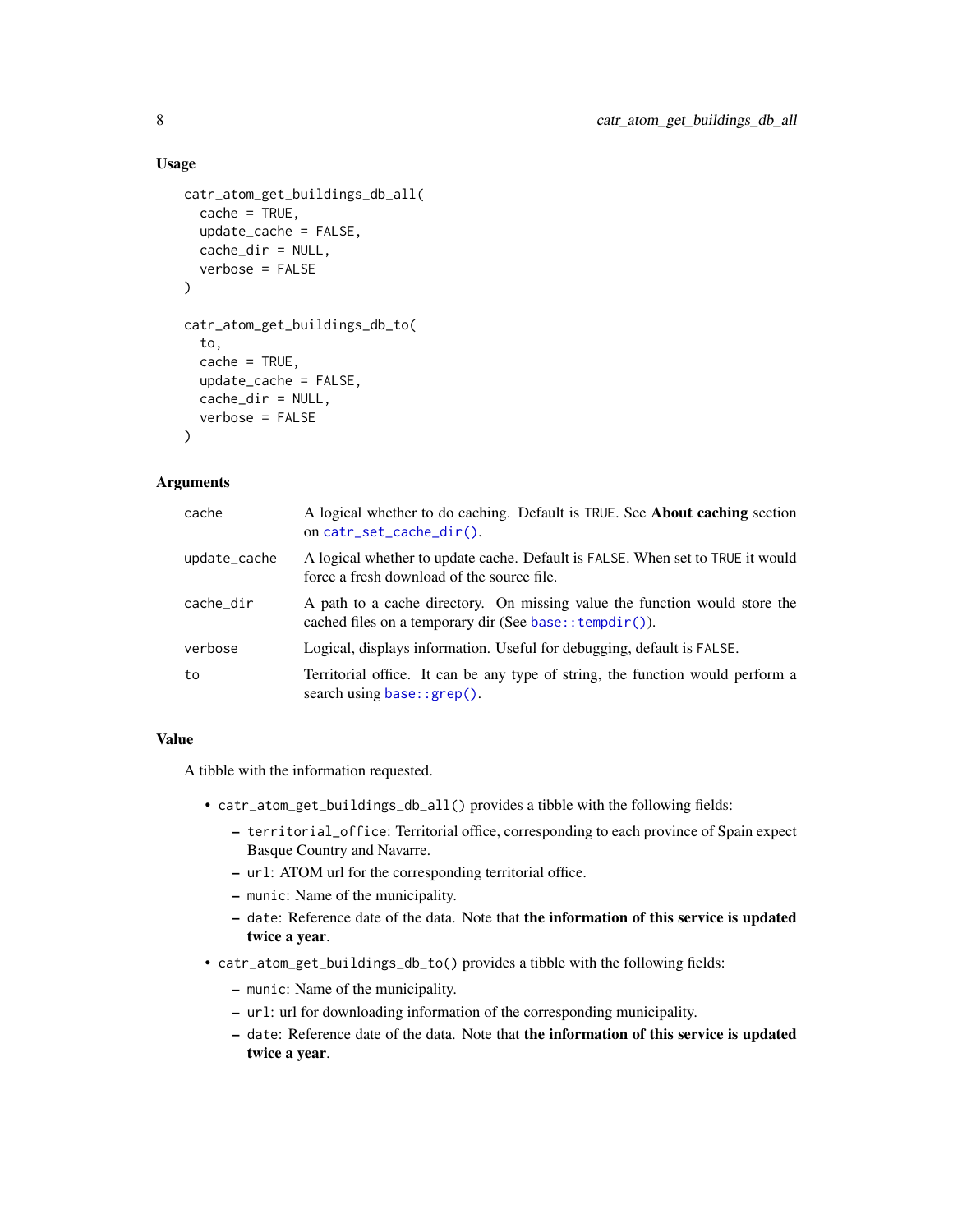#### <span id="page-8-0"></span>Source

```
https://www.catastro.minhap.es/INSPIRE/CadastralParcels/ES.SDGC.CP.atom.xml
```
#### See Also

INSPIRE API functions: [catr\\_atom\\_get\\_address\\_db\\_all\(](#page-3-1)), [catr\\_atom\\_get\\_address\(](#page-1-1)), [catr\\_atom\\_get\\_buildings\(](#page-5-1)), [catr\\_atom\\_get\\_parcels\\_db\\_all\(](#page-10-1)), [catr\\_atom\\_get\\_parcels\(](#page-8-1)), [catr\\_wfs\\_get\\_address\\_bbox\(](#page-24-1)), [catr\\_wfs\\_get\\_buildings\\_bbox\(](#page-26-1)), [catr\\_wfs\\_get\\_parcels\\_bbox\(](#page-28-1)), [catr\\_wms\\_get\\_layer\(](#page-31-1))

Other INSPIRE ATOM services: [catr\\_atom\\_get\\_address\\_db\\_all\(](#page-3-1)), [catr\\_atom\\_get\\_address\(](#page-1-1)), [catr\\_atom\\_get\\_buildings\(](#page-5-1)), [catr\\_atom\\_get\\_parcels\\_db\\_all\(](#page-10-1)), [catr\\_atom\\_get\\_parcels\(](#page-8-1)), [catr\\_atom\\_search\\_munic\(](#page-12-1))

Other buildings: [catr\\_atom\\_get\\_buildings\(](#page-5-1)), [catr\\_wfs\\_get\\_buildings\\_bbox\(](#page-26-1))

Other databases: [catr\\_atom\\_get\\_address\\_db\\_all\(](#page-3-1)), [catr\\_atom\\_get\\_parcels\\_db\\_all\(](#page-10-1)), [catr\\_atom\\_search\\_munic\(](#page-12-1)), [catr\\_srs\\_values](#page-23-1)

# Examples

```
catr_atom_get_buildings_db_all()
```
<span id="page-8-1"></span>catr\_atom\_get\_parcels *ATOM INSPIRE: Download all the Cadastral Parcels of a Municipality*

#### Description

Get the spatial data of all the cadastral parcels belonging to a single municipality using the INSPIRE ATOM service.

# Usage

```
catr_atom_get_parcels(
 munic,
  to = NULL,what = "parent,
 cache = TRUE,update_cache = FALSE,
 cache_dir = NULL,
  verbose = FALSE
)
```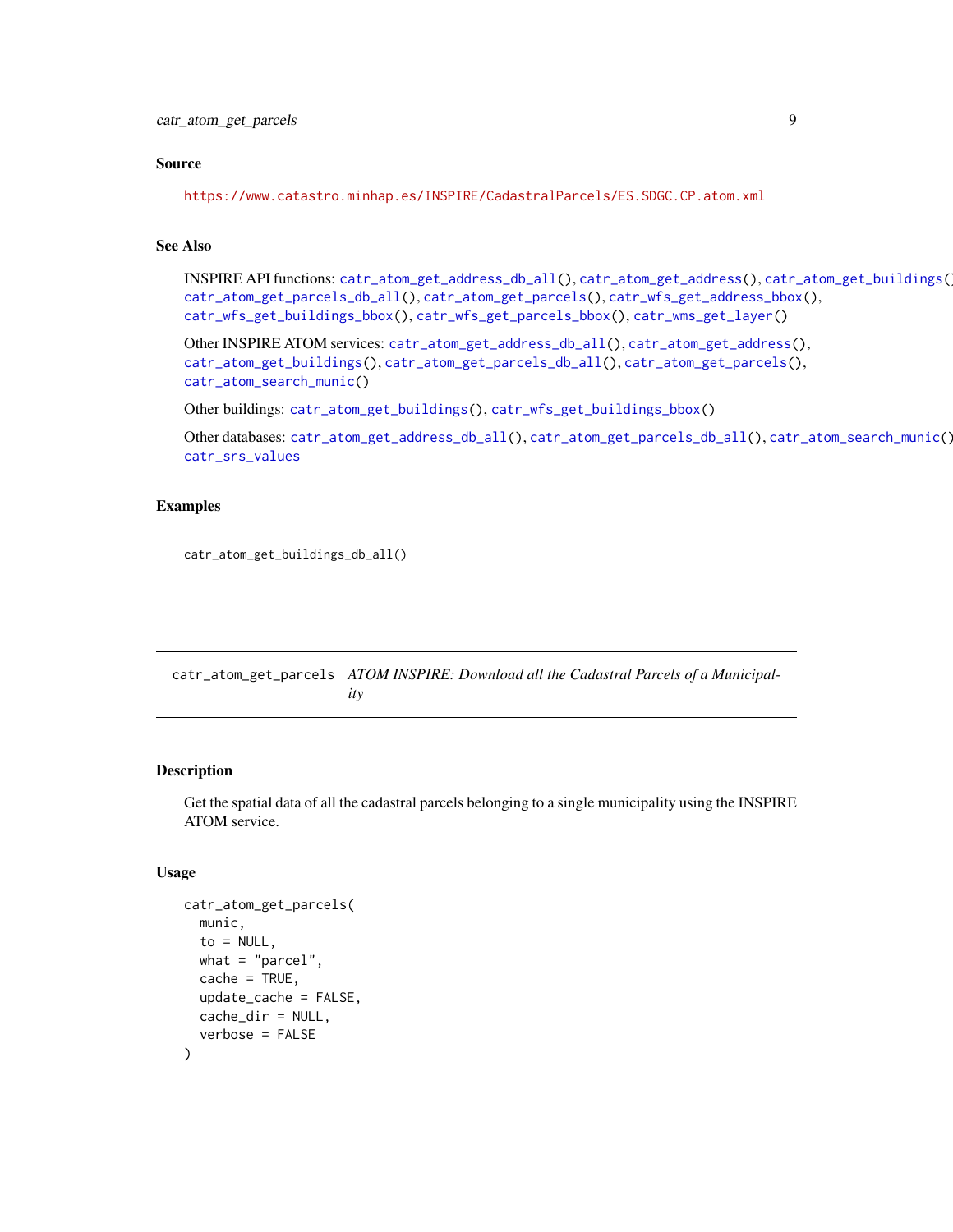#### <span id="page-9-0"></span>**Arguments**

| munic        | Municipality to extract, It can be a part of a string or the cadastral code. See<br>catr_atom_search_munic() for getting the cadastral codes. |
|--------------|-----------------------------------------------------------------------------------------------------------------------------------------------|
| to           | Optional parameter for defining the Territorial Office to which munic belongs.<br>This parameter is a helper for narrowing the search.        |
| what         | Information to load. It could be "parcel" for cadastral parcels or "zoning" for<br>cadastral zoning.                                          |
| cache        | A logical whether to do caching. Default is TRUE. See <b>About caching</b> section<br>on catr_set_cache_dir().                                |
| update_cache | A logical whether to update cache. Default is FALSE. When set to TRUE it would<br>force a fresh download of the source file.                  |
| cache_dir    | A path to a cache directory. On missing value the function would store the<br>cached files on a temporary dir (See base:: $tempdir()$ ).      |
| verbose      | Logical, displays information. Useful for debugging, default is FALSE.                                                                        |

# Value

A sf object.

#### References

[API Documentation](https://www.catastro.minhap.es/webinspire/documentos/inspire-ATOM.pdf)

[INSPIRE Services for Cadastral Cartography](https://www.catastro.minhap.es/webinspire/index.html)

# See Also

INSPIRE API functions: [catr\\_atom\\_get\\_address\\_db\\_all\(](#page-3-1)), [catr\\_atom\\_get\\_address\(](#page-1-1)), [catr\\_atom\\_get\\_buildings\\_db\\_all\(](#page-6-1)), [catr\\_atom\\_get\\_buildings\(](#page-5-1)), [catr\\_atom\\_get\\_parcels\\_db\\_all\(](#page-10-1)), [catr\\_wfs\\_get\\_address\\_bbox\(](#page-24-1)), [catr\\_wfs\\_get\\_buildings\\_bbox\(](#page-26-1)), [catr\\_wfs\\_get\\_parcels\\_bbox\(](#page-28-1)), [catr\\_wms\\_get\\_layer\(](#page-31-1))

Other INSPIRE ATOM services: [catr\\_atom\\_get\\_address\\_db\\_all\(](#page-3-1)), [catr\\_atom\\_get\\_address\(](#page-1-1)), [catr\\_atom\\_get\\_buildings\\_db\\_all\(](#page-6-1)), [catr\\_atom\\_get\\_buildings\(](#page-5-1)), [catr\\_atom\\_get\\_parcels\\_db\\_all\(](#page-10-1)), [catr\\_atom\\_search\\_munic\(](#page-12-1))

Other parcels: [catr\\_atom\\_get\\_parcels\\_db\\_all\(](#page-10-1)), [catr\\_wfs\\_get\\_parcels\\_bbox\(](#page-28-1))

Other spatial: [catr\\_atom\\_get\\_address\(](#page-1-1)), [catr\\_atom\\_get\\_buildings\(](#page-5-1)), [catr\\_wfs\\_get\\_address\\_bbox\(](#page-24-1)), [catr\\_wfs\\_get\\_buildings\\_bbox\(](#page-26-1)), [catr\\_wfs\\_get\\_parcels\\_bbox\(](#page-28-1)), [catr\\_wms\\_get\\_layer\(](#page-31-1))

# Examples

```
s <- catr_atom_get_parcels("Melque",
  to = "Segovia",
  what = "parent"\lambdalibrary(ggplot2)
```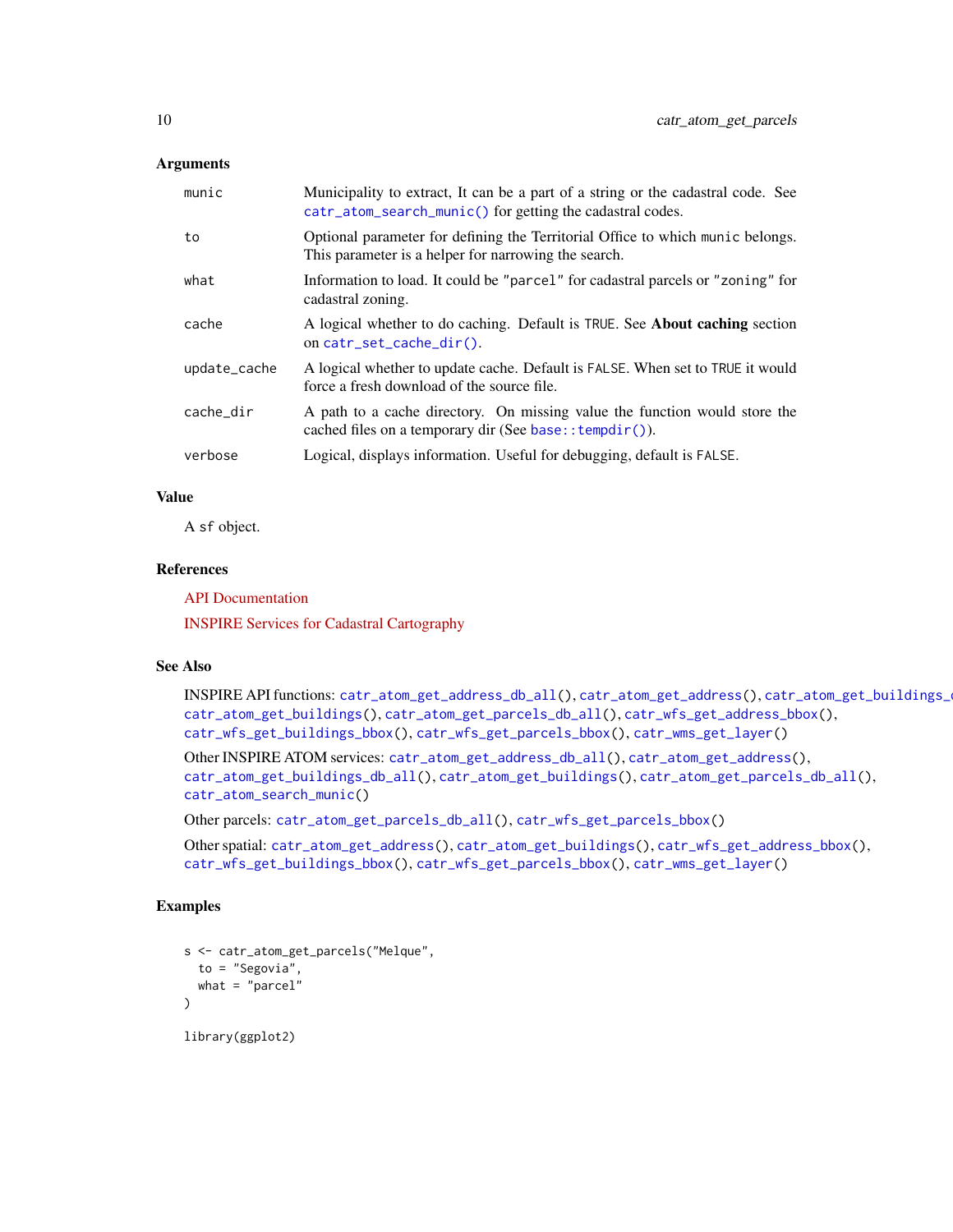```
catr_atom_get_parcels_db_all 11
```

```
ggplot(s) +
  geom_sf() +
  labs(
    title = "Cadastral Zoning",
    subtitle = "Melque de Cercos, Segovia"
  \lambda
```
<span id="page-10-1"></span>catr\_atom\_get\_parcels\_db\_all *ATOM INSPIRE: Reference Database for ATOM Cadastral Parcels*

# Description

Create a database containing the urls provided in the INSPIRE ATOM service of the Spanish Cadastre for extracting Cadastral Parcels.

- catr\_atom\_get\_parcels\_db\_all() provides a top-level table including information of all the territorial offices (except Basque Country and Navarre) listing the municipalities included on each office.
- catr\_atom\_get\_parcels\_db\_to() provides a table for the specified territorial office including information for each of the municipalities of that office.

#### Usage

```
catr_atom_get_parcels_db_all(
  cache = TRUE,update_cache = FALSE,
  cache_dir = NULL,
  verbose = FALSE
)
catr_atom_get_parcels_db_to(
  to,
  cache = TRUE,update_cache = FALSE,
  cache_dir = NULL,
  verbose = FALSE
)
```
# **Arguments**

| cache        | A logical whether to do caching. Default is TRUE. See <b>About caching</b> section<br>on $cart\_set\_cache\_dir()$ .         |
|--------------|------------------------------------------------------------------------------------------------------------------------------|
| update_cache | A logical whether to update cache. Default is FALSE. When set to TRUE it would<br>force a fresh download of the source file. |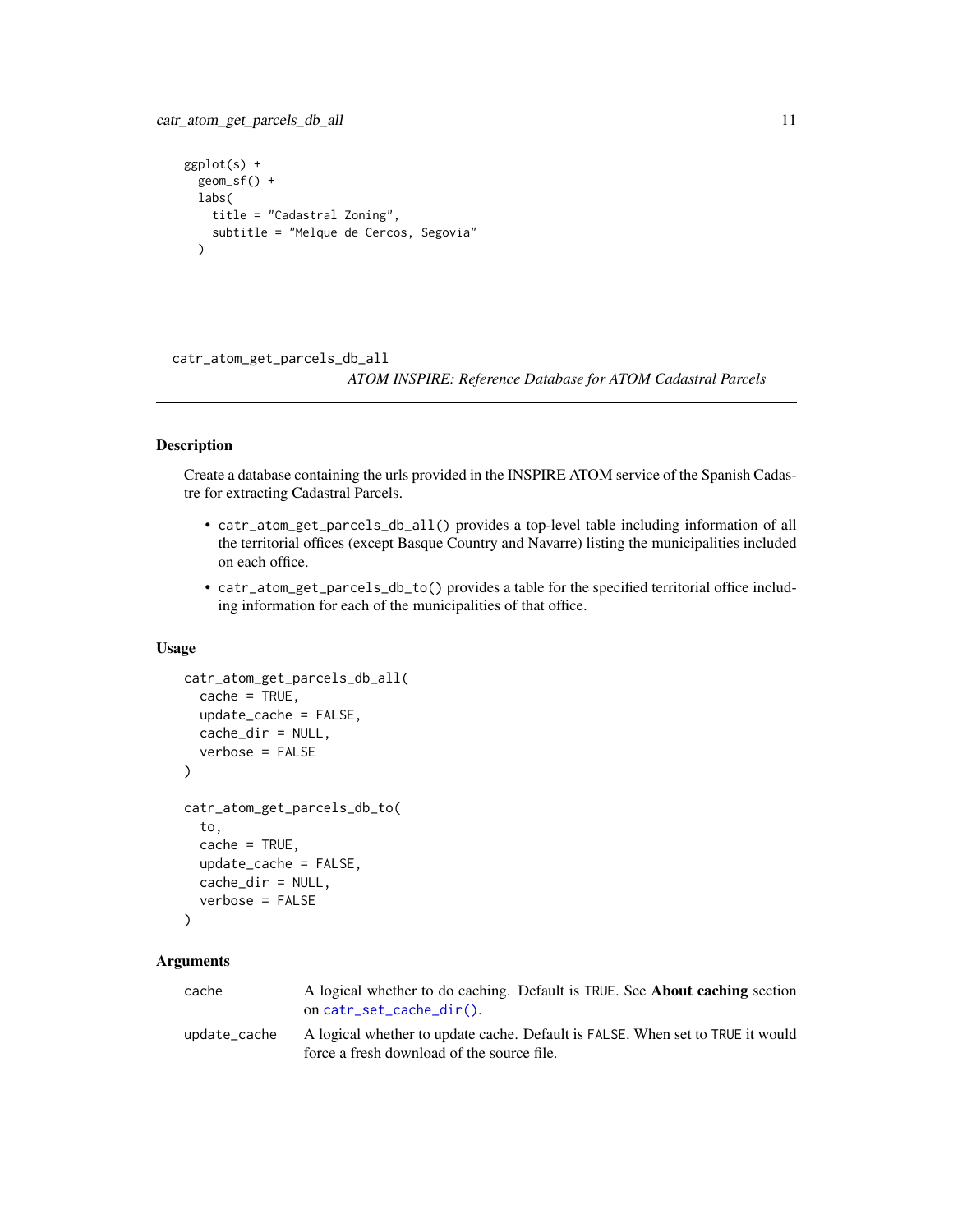<span id="page-11-0"></span>

| cache_dir | A path to a cache directory. On missing value the function would store the<br>cached files on a temporary dir (See base:: tempdir()). |
|-----------|---------------------------------------------------------------------------------------------------------------------------------------|
| verbose   | Logical, displays information. Useful for debugging, default is FALSE.                                                                |
| to        | Territorial office. It can be any type of string, the function would perform a<br>search using $base::green()$ .                      |

#### Value

A tibble with the information requested.

- catr\_atom\_get\_parcels\_db\_all() provides a tibble with the following fields:
	- territorial\_office: Territorial office, corresponding to each province of Spain expect Basque Country and Navarre.
	- url: ATOM url for the corresponding territorial office.
	- munic: Name of the municipality.
	- date: Reference date of the data. Note that the information of this service is updated twice a year.
- catr\_atom\_get\_parcels\_db\_to() provides a tibble with the following fields:
	- munic: Name of the municipality.
	- url: url for downloading information of the corresponding municipality.
	- date: Reference date of the data. Note that the information of this service is updated twice a year.

#### Source

<https://www.catastro.minhap.es/INSPIRE/CadastralParcels/ES.SDGC.CP.atom.xml>

# See Also

INSPIRE API functions: [catr\\_atom\\_get\\_address\\_db\\_all\(](#page-3-1)), [catr\\_atom\\_get\\_address\(](#page-1-1)), [catr\\_atom\\_get\\_buildings\\_db\\_all\(](#page-6-1)), [catr\\_atom\\_get\\_buildings\(](#page-5-1)), [catr\\_atom\\_get\\_parcels\(](#page-8-1)), [catr\\_wfs\\_get\\_address\\_bbox\(](#page-24-1)), [catr\\_wfs\\_get\\_buildings\\_bbox\(](#page-26-1)), [catr\\_wfs\\_get\\_parcels\\_bbox\(](#page-28-1)), [catr\\_wms\\_get\\_layer\(](#page-31-1))

Other INSPIRE ATOM services: [catr\\_atom\\_get\\_address\\_db\\_all\(](#page-3-1)), [catr\\_atom\\_get\\_address\(](#page-1-1)), [catr\\_atom\\_get\\_buildings\\_db\\_all\(](#page-6-1)), [catr\\_atom\\_get\\_buildings\(](#page-5-1)), [catr\\_atom\\_get\\_parcels\(](#page-8-1)), [catr\\_atom\\_search\\_munic\(](#page-12-1))

Other parcels: [catr\\_atom\\_get\\_parcels\(](#page-8-1)), [catr\\_wfs\\_get\\_parcels\\_bbox\(](#page-28-1))

Other databases: [catr\\_atom\\_get\\_address\\_db\\_all\(](#page-3-1)), [catr\\_atom\\_get\\_buildings\\_db\\_all\(](#page-6-1)), [catr\\_atom\\_search\\_munic\(](#page-12-1)), [catr\\_srs\\_values](#page-23-1)

#### Examples

catr\_atom\_get\_parcels\_db\_all()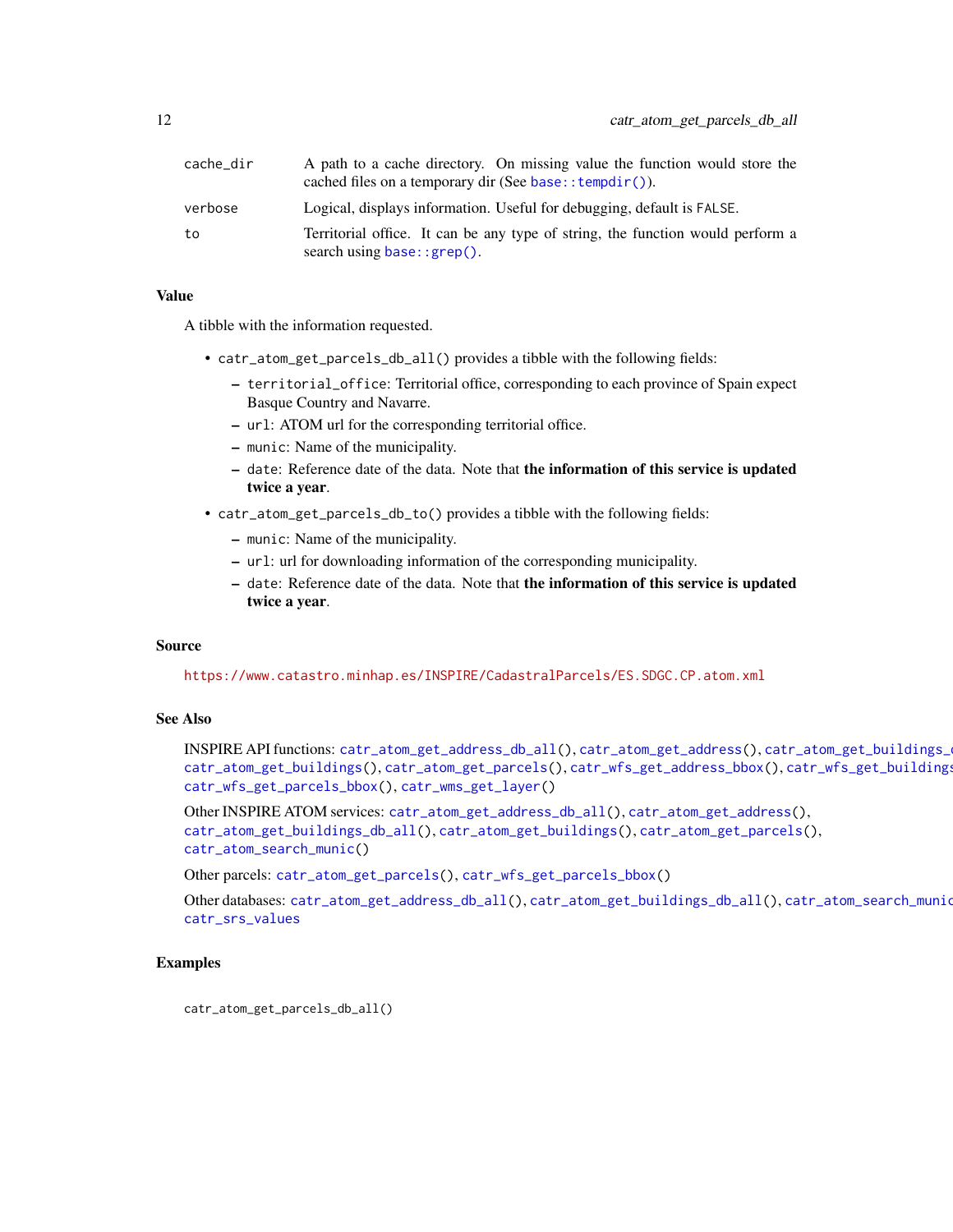<span id="page-12-1"></span><span id="page-12-0"></span>catr\_atom\_search\_munic

*ATOM INSPIRE: Search for municipality codes*

#### Description

Search for a municipality (as a string, part of string or code) and get the corresponding coding as per the Cadastre.

# Usage

```
catr_atom_search_munic(
 munic,
  to = NULL,cache = TRUE,update_cache = FALSE,
 cache_dir = NULL,
  verbose = FALSE
)
```
#### Arguments

| munic        | Municipality to extract, It can be a part of a string or the cadastral code.                                                             |
|--------------|------------------------------------------------------------------------------------------------------------------------------------------|
| to           | Optional parameter for defining the Territorial Office to which munic belongs.<br>This parameter is a helper for narrowing the search.   |
| cache        | A logical whether to do caching. Default is TRUE. See About caching section<br>on catr_set_cache_dir().                                  |
| update_cache | A logical whether to update cache. Default is FALSE. When set to TRUE it would<br>force a fresh download of the source file.             |
| cache_dir    | A path to a cache directory. On missing value the function would store the<br>cached files on a temporary dir (See base:: $tempdir()$ ). |
| verbose      | Logical, displays information. Useful for debugging, default is FALSE.                                                                   |

# Value

A tibble.

# See Also

Other INSPIRE ATOM services: [catr\\_atom\\_get\\_address\\_db\\_all\(](#page-3-1)), [catr\\_atom\\_get\\_address\(](#page-1-1)), [catr\\_atom\\_get\\_buildings\\_db\\_all\(](#page-6-1)), [catr\\_atom\\_get\\_buildings\(](#page-5-1)), [catr\\_atom\\_get\\_parcels\\_db\\_all\(](#page-10-1)), [catr\\_atom\\_get\\_parcels\(](#page-8-1))

Other search: [catr\\_get\\_code\\_from\\_coords\(](#page-14-1)), [catr\\_ovc\\_get\\_cod\\_munic\(](#page-15-1)), [catr\\_ovc\\_get\\_cod\\_provinces\(](#page-16-1))

Other databases: [catr\\_atom\\_get\\_address\\_db\\_all\(](#page-3-1)), [catr\\_atom\\_get\\_buildings\\_db\\_all\(](#page-6-1)), catr\_atom\_get\_parcels\_ [catr\\_srs\\_values](#page-23-1)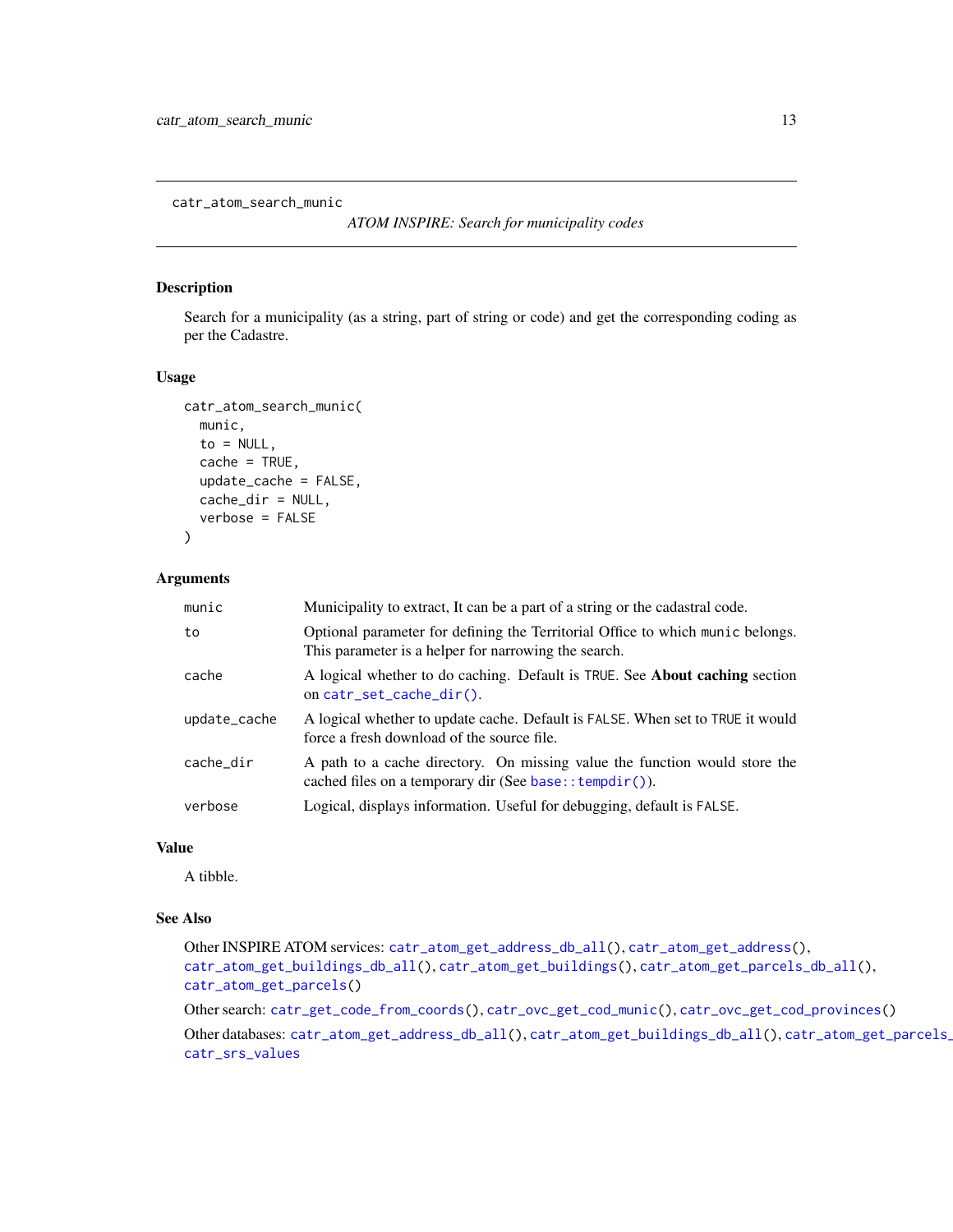# <span id="page-13-0"></span>Examples

```
catr_atom_search_munic("Mad")
```
<span id="page-13-1"></span>catr\_clear\_cache *Clear your* CatastRo *cache dir*

# Description

Use this function with caution. This function would clear your cached data and configuration, specifically:

- Deletes the CatastRo config directory (rappdirs::user\_config\_dir("CatastRo", "R")).
- Deletes the cache\_dir directory.
- Deletes the values on stored on Sys.getenv("CATASTROESP\_CACHE\_DIR").

#### Usage

```
catr_clear_cache(config = FALSE, cached_data = TRUE, verbose = FALSE)
```
# Arguments

| config      | if TRUE, will delete the configuration folder of <b>CatastRo</b> .         |
|-------------|----------------------------------------------------------------------------|
| cached data | If this is set to TRUE, it will delete your cache_dir and all its content. |
| verbose     | Logical, displays information. Useful for debugging, default is FALSE.     |

# Details

This is an overkill function that is intended to reset your status as it you would never have installed and/or used CatastRo.

# Value

Invisible. This function is called for its side effects.

# See Also

Other cache utilities: [catr\\_set\\_cache\\_dir\(](#page-22-1))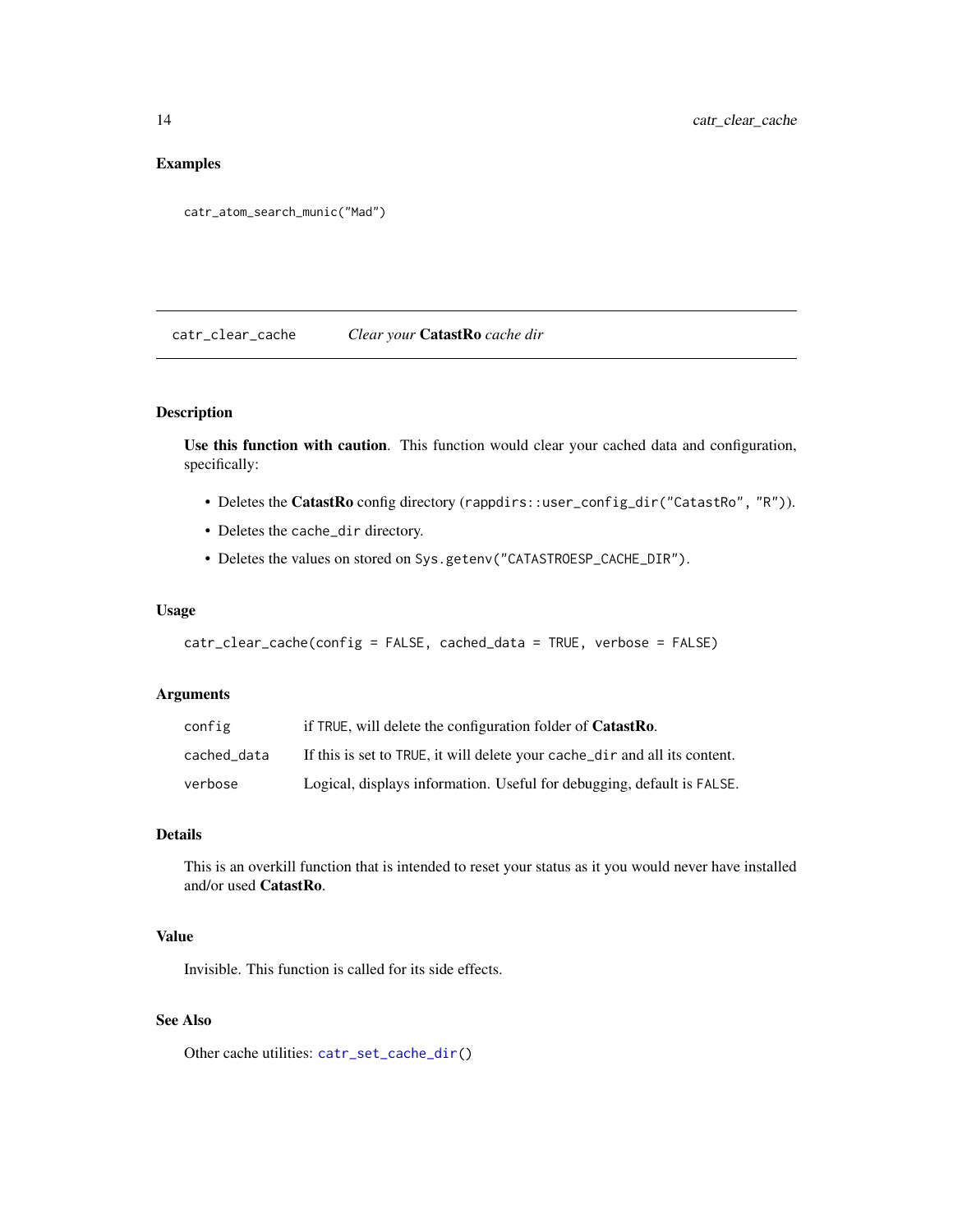# <span id="page-14-0"></span>Examples

```
# Don't run this! It would modify your current state
## Not run:
catr_clear_cache(verbose = TRUE)
## End(Not run)
Sys.getenv("CATASTROESP_CACHE_DIR")
```
<span id="page-14-1"></span>catr\_get\_code\_from\_coords

*Get the cadastral Municipality code from coordinates*

#### Description

This function takes as an input a pair of coordinates of a sf object and returns the corresponding municipality code for that coordinates.

See also [mapSpain::esp\\_get\\_munic\\_siane\(\)](#page-0-0) and [catr\\_ovc\\_get\\_cod\\_munic\(\)](#page-15-1).

#### Usage

```
catr_get_code_from_coords(x, srs, verbose = FALSE, cache_dir = NULL, ...)
```
# Arguments

| $\mathsf{x}$            | It could be:                                                                                                                             |
|-------------------------|------------------------------------------------------------------------------------------------------------------------------------------|
|                         | • A pair of coordinates $c(x,y)$ .                                                                                                       |
|                         | • A sf object. See <b>Details</b> .                                                                                                      |
| srs                     | SRS/CRS to use on the query. To check the admitted values check catr_srs_values,<br>specifically the wfs_service column. See Details.    |
| verbose                 | Logical, displays information. Useful for debugging, default is FALSE.                                                                   |
| cache_dir               | A path to a cache directory. On missing value the function would store the<br>cached files on a temporary dir (See base:: $tempdir()$ ). |
| $\cdot$ $\cdot$ $\cdot$ | Arguments passed on to mapSpain::esp_get_munic_siane                                                                                     |
|                         | year Release year. See <b>Details</b> for years available.                                                                               |

#### Details

When x is a numeric vector, make sure that the srs matches the coordinate values.

When x is a sf object, only the first value would be used. The function would extract the coordinates using sf::st\_centroid(x, of\_largest\_polygon = TRUE).

# Value

A tibble with the format described in [catr\\_ovc\\_get\\_cod\\_munic\(\)](#page-15-1).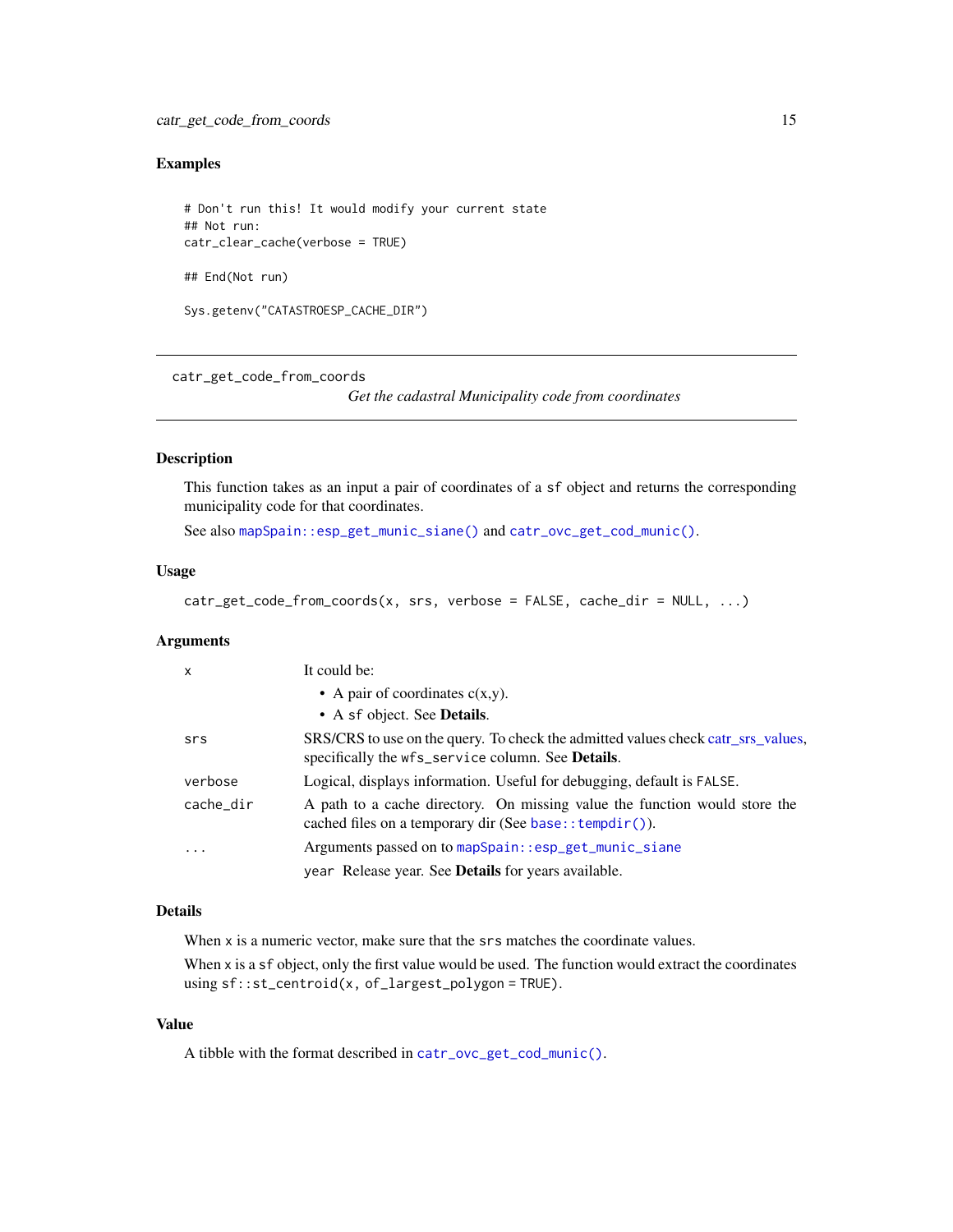# See Also

```
mapSpain::esp_get_munic_siane(), sf::st_centroid().
```
Other search: [catr\\_atom\\_search\\_munic\(](#page-12-1)), [catr\\_ovc\\_get\\_cod\\_munic\(](#page-15-1)), [catr\\_ovc\\_get\\_cod\\_provinces\(](#page-16-1))

#### Examples

```
# Use with coords
catr_get_code_from_coords(c(-16.25462, 28.46824), srs = 4326)
# Use with sf
prov <- mapSpain::esp_get_prov("Caceres")
catr_get_code_from_coords(prov)
```
<span id="page-15-1"></span>catr\_ovc\_get\_cod\_munic

*OVCCallejero: Extract the code of a municipality*

# Description

Implementation of the OVCCallejero service [ConsultaMunicipioCodigos.](http://ovc.catastro.meh.es/ovcservweb/ovcswlocalizacionrc/ovccallejerocodigos.asmx?op=ConsultaMunicipioCodigos) Return the names and codes of a municipality. Returns both the codes as per the Cadastre and as per the INE (National Statistics Institute).

#### Usage

```
catr_ovc_get_cod_munic(cpro, cmun = NULL, cmun_ine = NULL, verbose = FALSE)
```
#### Arguments

| cpro             | The code of a province, as provided by catr_ovc_get_cod_provinces().                                     |
|------------------|----------------------------------------------------------------------------------------------------------|
| cmun             | Code of a municipality, as recorded on the Spanish Cadastre.                                             |
| $c$ mun $_i$ ine | Code of a municipality, as recorded on National Statistics Institute. See INE:<br>List of municipalities |
| verbose          | Logical, displays information. Useful for debugging, default is FALSE.                                   |

#### Details

Parameter cpro is mandatory. Either cmun or cmun\_ine should be provided.

On a successful query, the function returns a tibble with one row including the following columns:

- munic: Name of the municipality as per the Cadastre.
- catr\_to: Cadastral territorial office code.

<span id="page-15-0"></span>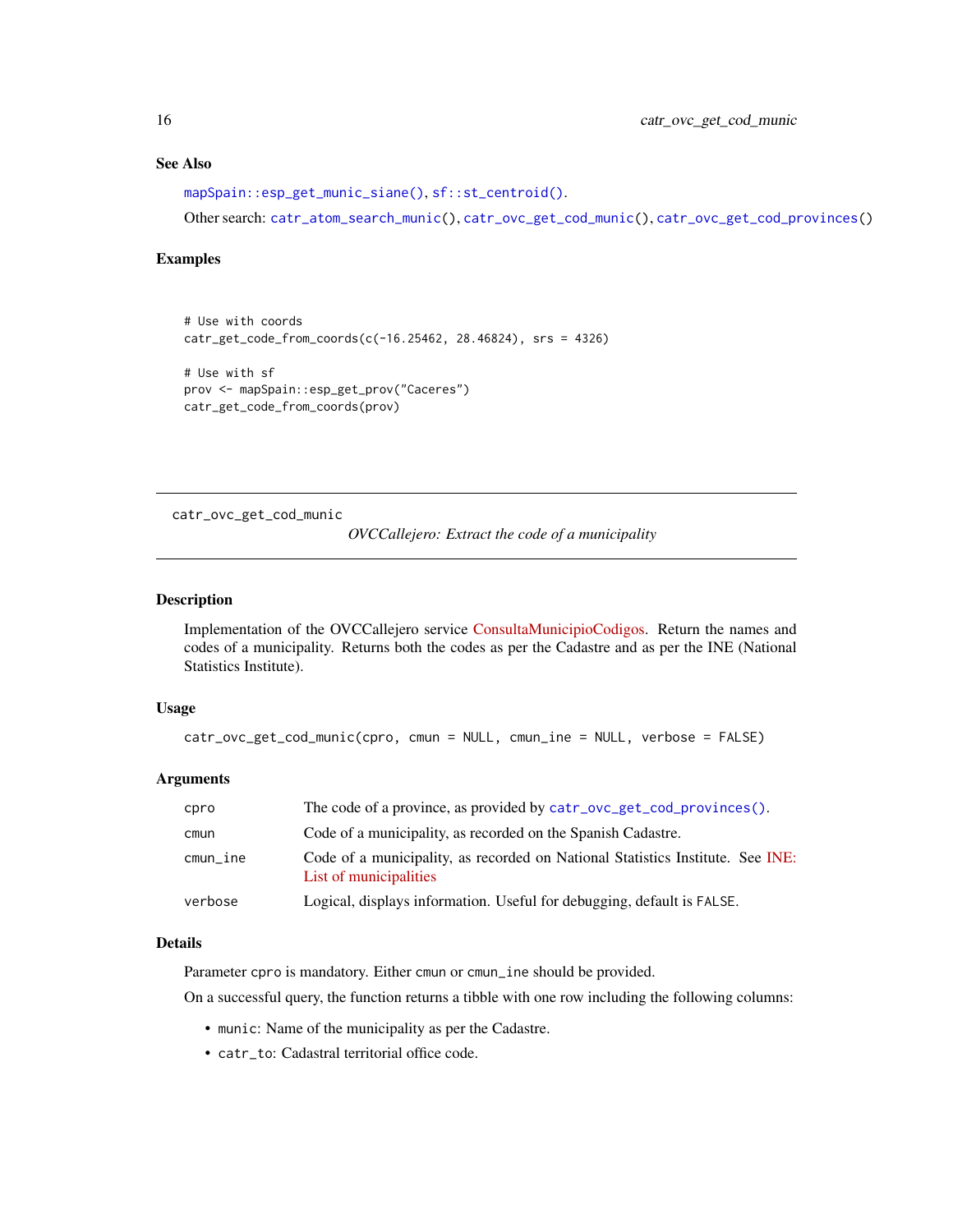- <span id="page-16-0"></span>• catr\_munic: Municipality code as recorded on the Cadastre.
- catrcode: Full Cadastral code for the municipality.
- cpro: Province code as per the INE.
- catr\_munic: Municipality code as per the INE.
- catrcode: Full INE code for the municipality.
- Rest of fields: Check the API Docs on [Consulta\\_CPMRC](https://ovc.catastro.meh.es/ovcservweb/ovcswlocalizacionrc/ovccoordenadas.asmx?op=Consulta_CPMRC)

#### Value

A tibble. See Details

# References

[ConsultaMunicipioCodigos](http://ovc.catastro.meh.es/ovcservweb/ovcswlocalizacionrc/ovccallejerocodigos.asmx?op=ConsultaMunicipioCodigos)

# See Also

[mapSpain::esp\\_get\\_munic\(\)](#page-0-0) to get shapes of municipalities, including the INE code.

OVCCoordenadas API: [catr\\_ovc\\_get\\_cod\\_provinces\(](#page-16-1))

Other search: [catr\\_atom\\_search\\_munic\(](#page-12-1)), [catr\\_get\\_code\\_from\\_coords\(](#page-14-1)), [catr\\_ovc\\_get\\_cod\\_provinces\(](#page-16-1))

#### Examples

```
# Get municipality by cadastal code
ab <- catr_ovc_get_cod_munic(2, 900)
ab
# Same query using the INE code
ab2 \leq catr\_{ovC\_get\_cod\_munic(2, cum\_ine = 3)ab2
```
<span id="page-16-1"></span>catr\_ovc\_get\_cod\_provinces *OVCCallejero: Extract a list of provinces with their codes*

#### Description

Implementation of the OVCCallejero service [ConsultaProvincia.](http://ovc.catastro.meh.es/ovcservweb/ovcswlocalizacionrc/ovccallejerocodigos.asmx?op=ConsultaProvincia) Return a list of the provinces included on the Spanish Cadastre.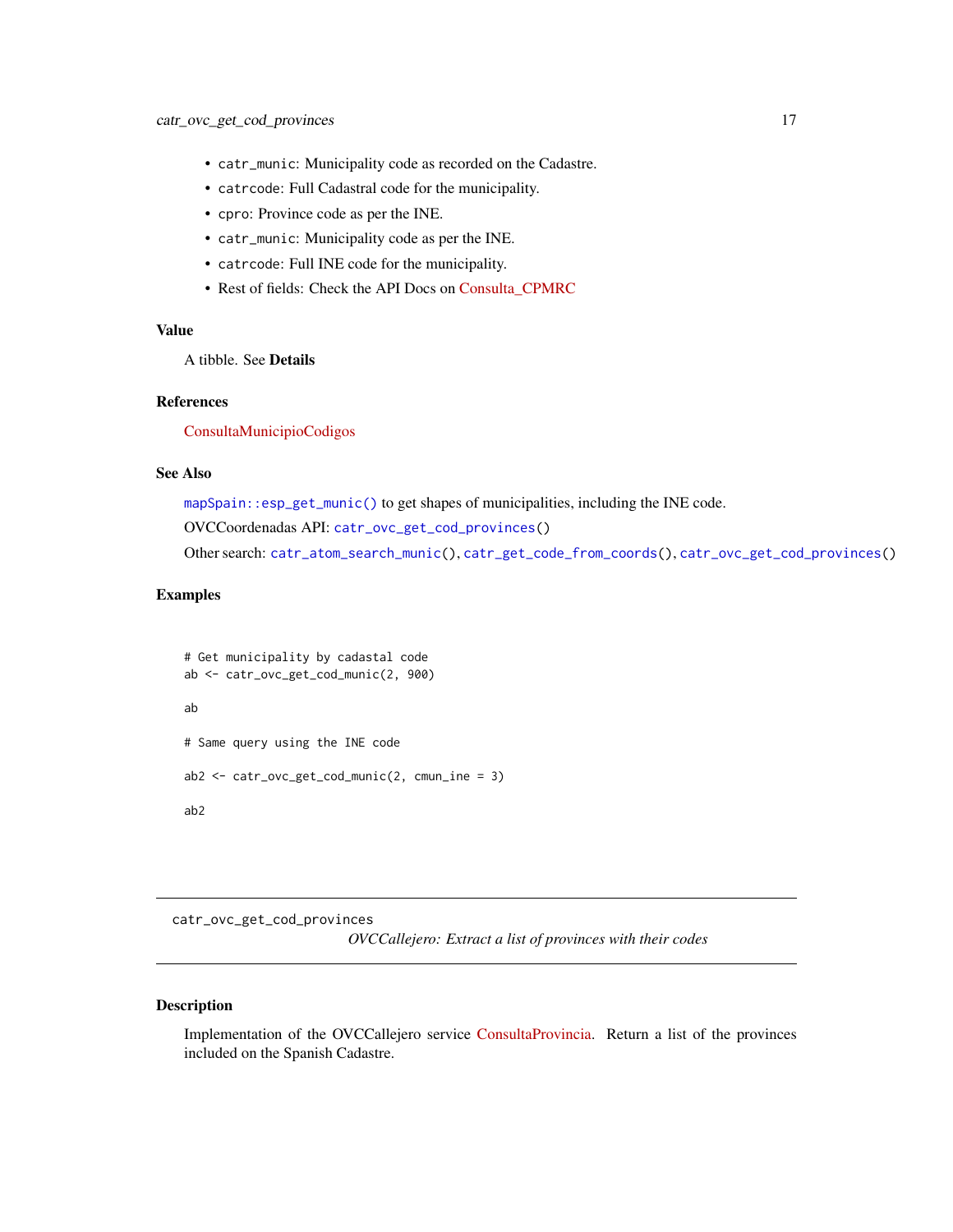# Usage

catr\_ovc\_get\_cod\_provinces(verbose = FALSE)

#### Arguments

verbose Logical, displays information. Useful for debugging, default is FALSE.

# Value

A tibble.

# References

[ConsultaProvincia](http://ovc.catastro.meh.es/ovcservweb/ovcswlocalizacionrc/ovccallejerocodigos.asmx?op=ConsultaProvincia)

# See Also

OVCCoordenadas API: [catr\\_ovc\\_get\\_cod\\_munic\(](#page-15-1))

Other search: [catr\\_atom\\_search\\_munic\(](#page-12-1)), [catr\\_get\\_code\\_from\\_coords\(](#page-14-1)), [catr\\_ovc\\_get\\_cod\\_munic\(](#page-15-1))

# Examples

catr\_ovc\_get\_cod\_provinces()

<span id="page-17-1"></span>catr\_ovc\_get\_cpmrc *OVCCoordenadas: Geocode a cadastral reference*

# Description

Implementation of the OVCCoordenadas service [Consulta\\_CPMRC.](https://ovc.catastro.meh.es/ovcservweb/ovcswlocalizacionrc/ovccoordenadas.asmx?op=Consulta_CPMRC) Return the coordinates for a specific cadastral reference.

#### Usage

```
catr_ovc_get_cpmrc(
  rc,
  srs = 4326,
 province = NULL,
 municipality = NULL,
  verbose = FALSE
)
```
<span id="page-17-0"></span>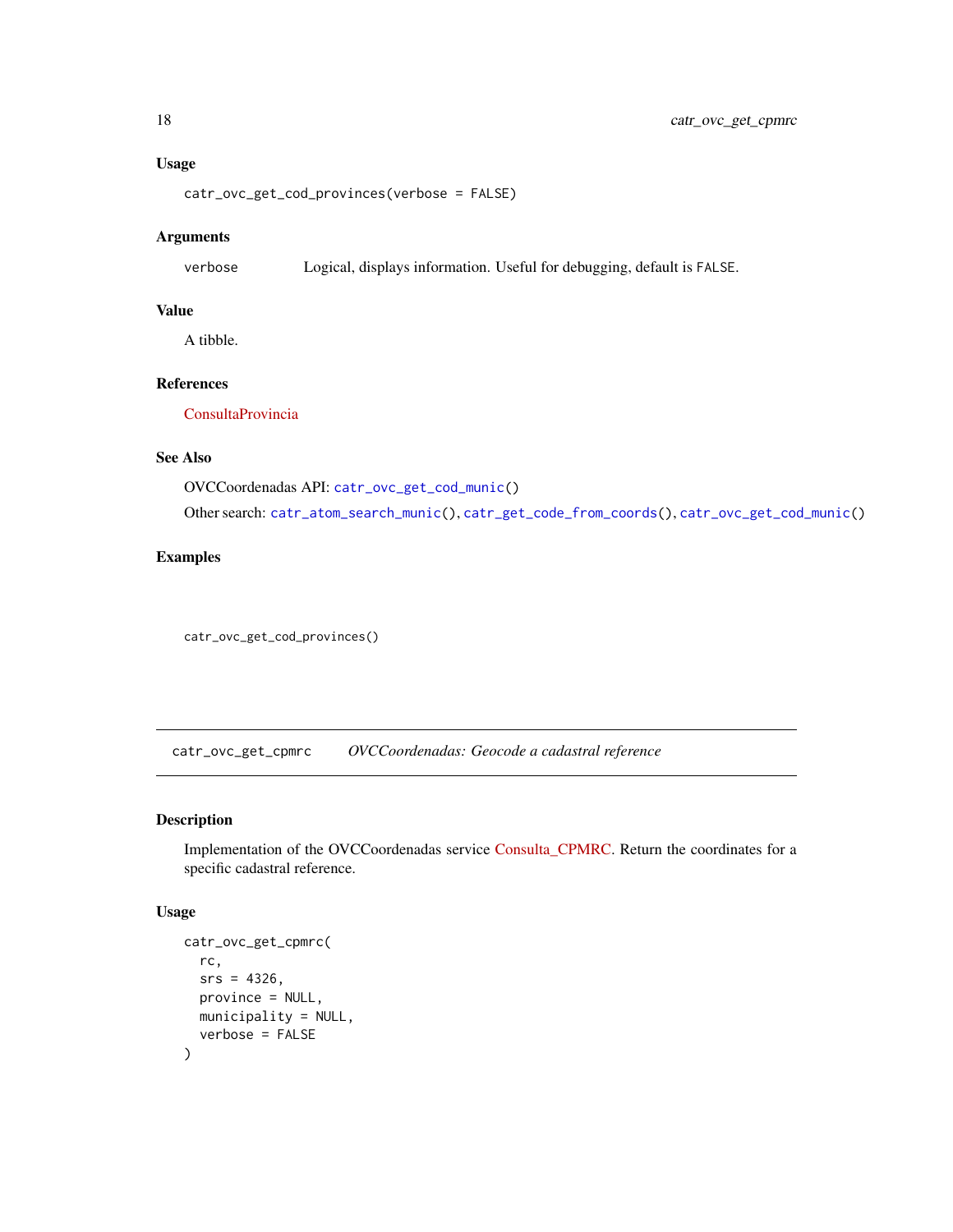#### <span id="page-18-0"></span>**Arguments**

| rc                     | The cadastral reference to be geocoded.                                                                                  |  |
|------------------------|--------------------------------------------------------------------------------------------------------------------------|--|
| srs                    | SRS/CRS to use on the query. To check the admitted values check catr_srs_values,<br>specifically the ovc_service column. |  |
| province, municipality |                                                                                                                          |  |
|                        | Optional, used for narrowing the search.                                                                                 |  |
| verbose                | Logical, displays information. Useful for debugging, default is FALSE.                                                   |  |

# Details

When the API does not provide any result, the function returns a tibble with the input parameters only.

On a successful query, the function returns a tibble with one row by cadastral reference, including the following columns:

- xcoord, ycoord: X and Y coordinates in the specified SRS.
- refcat: Cadastral Reference.
- address: Address as it is recorded on the Cadastre.
- Rest of fields: Check the API Docs on [Consulta\\_CPMRC](https://ovc.catastro.meh.es/ovcservweb/ovcswlocalizacionrc/ovccoordenadas.asmx?op=Consulta_CPMRC)

#### Value

A tibble. See Details

#### References

[Consulta\\_CPMRC](https://ovc.catastro.meh.es/ovcservweb/ovcswlocalizacionrc/ovccoordenadas.asmx?op=Consulta_CPMRC)

# See Also

```
catr_srs_values, vignette("ovcservice")
OVCCoordenadas API: catr_ovc_get_rccoor_distancia(), catr_ovc_get_rccoor(), catr_srs_values
```
# Other cadastral references: [catr\\_ovc\\_get\\_rccoor\\_distancia\(](#page-20-1)), [catr\\_ovc\\_get\\_rccoor\(](#page-19-1))

# Examples

```
# using all the arguments
catr_ovc_get_cpmrc("13077A01800039",
 4230,
 province = "CIUDAD REAL",
 municipality = "SANTA CRUZ DE MUDELA"
)
# only the cadastral reference
catr_ovc_get_cpmrc("9872023VH5797S")
```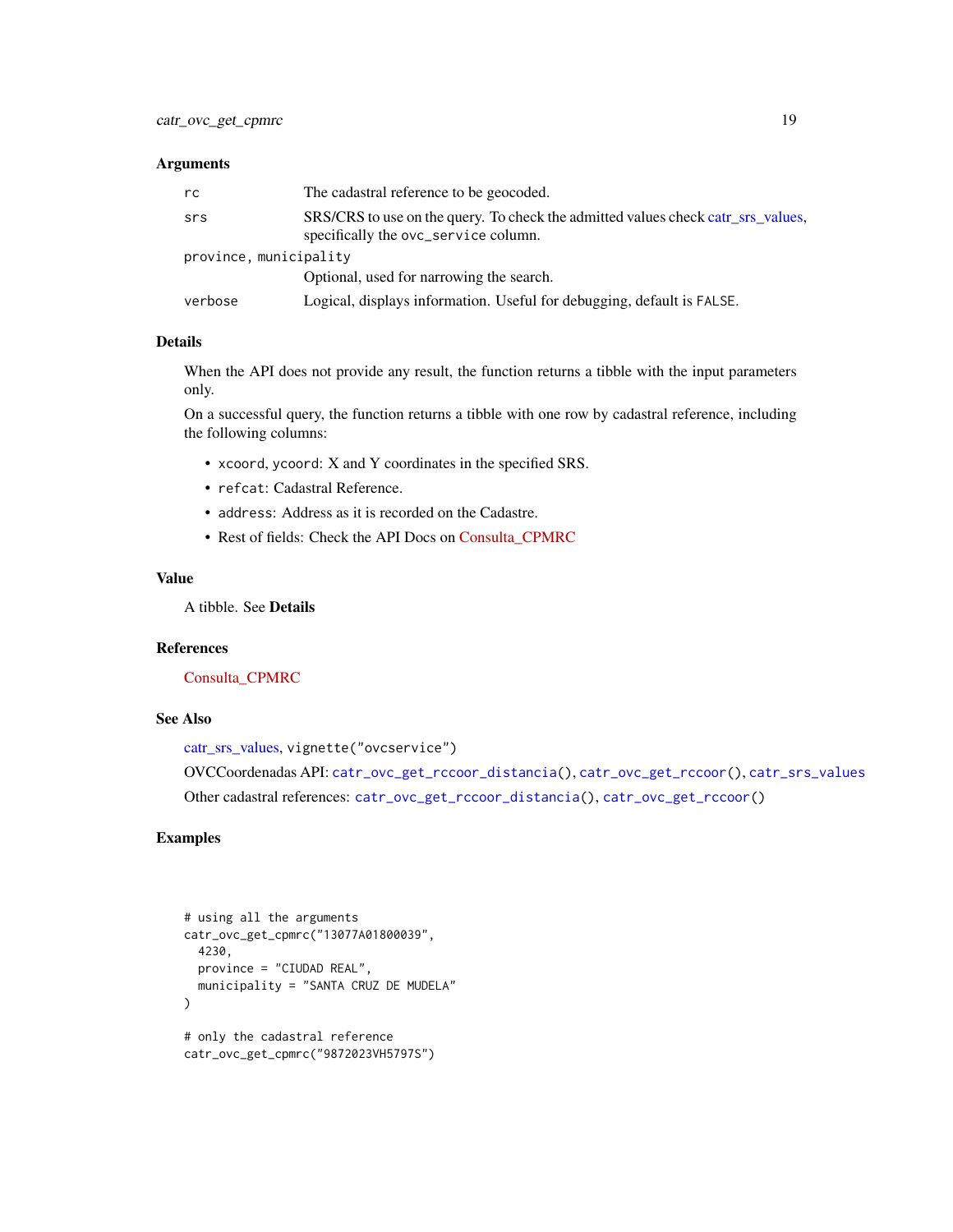<span id="page-19-1"></span><span id="page-19-0"></span>catr\_ovc\_get\_rccoor *OVCCoordenadas: Reverse geocode a cadastral reference*

# Description

Implementation of the OVCCoordenadas service [Consulta\\_RCCOOR.](https://ovc.catastro.meh.es/ovcservweb/ovcswlocalizacionrc/ovccoordenadas.asmx?op=Consulta_RCCOOR) Return the cadastral reference found of a set of specific coordinates.

#### Usage

```
catr_ovc_get_rccoor(lat, lon, srs = 4326, verbose = FALSE)
```
# Arguments

| lat     | Latitude to use on the query. It should be specified in the same in the CRS/SRS<br>specified by srs.                     |
|---------|--------------------------------------------------------------------------------------------------------------------------|
| lon     | Longitude to use on the query. It should be specified in the same in the CRS/SRS<br>specified by srs.                    |
| srs     | SRS/CRS to use on the query. To check the admitted values check catr_srs_values,<br>specifically the ovc_service column. |
| verbose | Logical, displays information. Useful for debugging, default is FALSE.                                                   |

# Details

When the API does not provide any result, the function returns a tibble with the input parameters only.

On a successful query, the function returns a tibble with one row by cadastral reference, including the following columns:

- geo.xcen, geo.ycen, geo.srs: Input parameters of the query.
- refcat: Cadastral Reference.
- address: Address as it is recorded on the Cadastre.
- Rest of fields: Check the API Docs on [Consulta\\_RCCOOR](https://ovc.catastro.meh.es/ovcservweb/ovcswlocalizacionrc/ovccoordenadas.asmx?op=Consulta_RCCOOR)

# Value

A tibble. See Details

#### References

[Consulta\\_RCCOOR](https://ovc.catastro.meh.es/ovcservweb/ovcswlocalizacionrc/ovccoordenadas.asmx?op=Consulta_RCCOOR)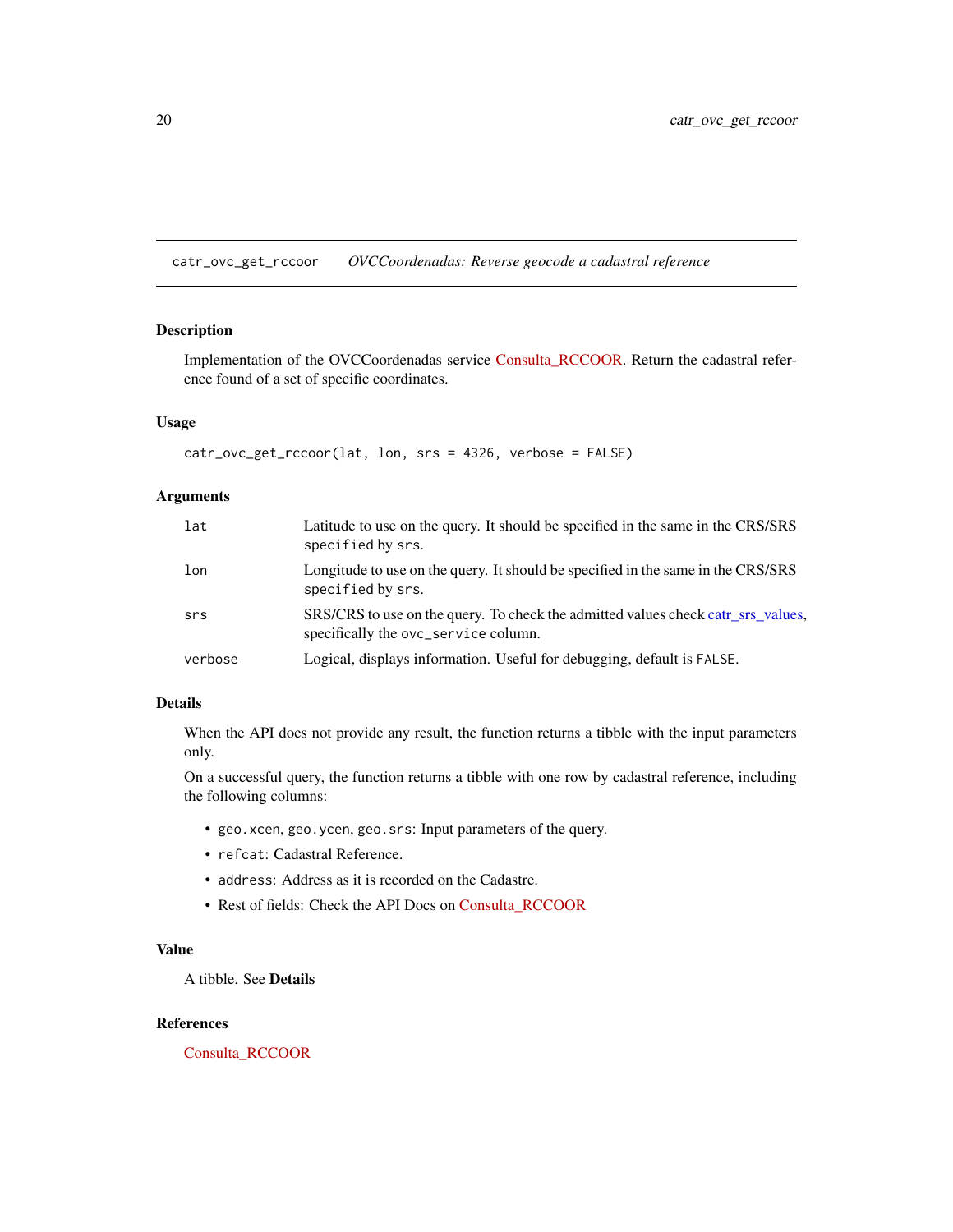# <span id="page-20-0"></span>See Also

[catr\\_srs\\_values,](#page-23-1) vignette("ovcservice")

OVCCoordenadas API: [catr\\_ovc\\_get\\_cpmrc\(](#page-17-1)), [catr\\_ovc\\_get\\_rccoor\\_distancia\(](#page-20-1)), [catr\\_srs\\_values](#page-23-1) Other cadastral references: [catr\\_ovc\\_get\\_cpmrc\(](#page-17-1)), [catr\\_ovc\\_get\\_rccoor\\_distancia\(](#page-20-1))

# Examples

```
catr_ovc_get_rccoor(
  lat = 38.6196566583596,
 lon = -3.45624183836806,srs = 4326
)
```
<span id="page-20-1"></span>catr\_ovc\_get\_rccoor\_distancia

*OVCCoordenadas: Reverse geocode cadastral references on a region*

# Description

Implementation of the OVCCoordenadas service [Consulta\\_RCCOOR\\_Distancia.](https://ovc.catastro.meh.es/ovcservweb/ovcswlocalizacionrc/ovccoordenadas.asmx?op=Consulta_RCCOOR_Distancia) Return the cadastral reference found on a set of coordinates. If no cadastral references are found, the API returns a list of the cadastral references found on an area of 50 square meters around the requested coordinates.

#### Usage

```
catr_ovc_get_rccoor_distancia(lat, lon, srs = 4326, verbose = FALSE)
```
#### Arguments

| lat     | Latitude to use on the query. It should be specified in the same in the CRS/SRS<br>specified by srs.                     |
|---------|--------------------------------------------------------------------------------------------------------------------------|
| lon     | Longitude to use on the query. It should be specified in the same in the CRS/SRS<br>specified by srs.                    |
| srs     | SRS/CRS to use on the query. To check the admitted values check catr_srs_values,<br>specifically the ovc_service column. |
| verbose | Logical, displays information. Useful for debugging, default is FALSE.                                                   |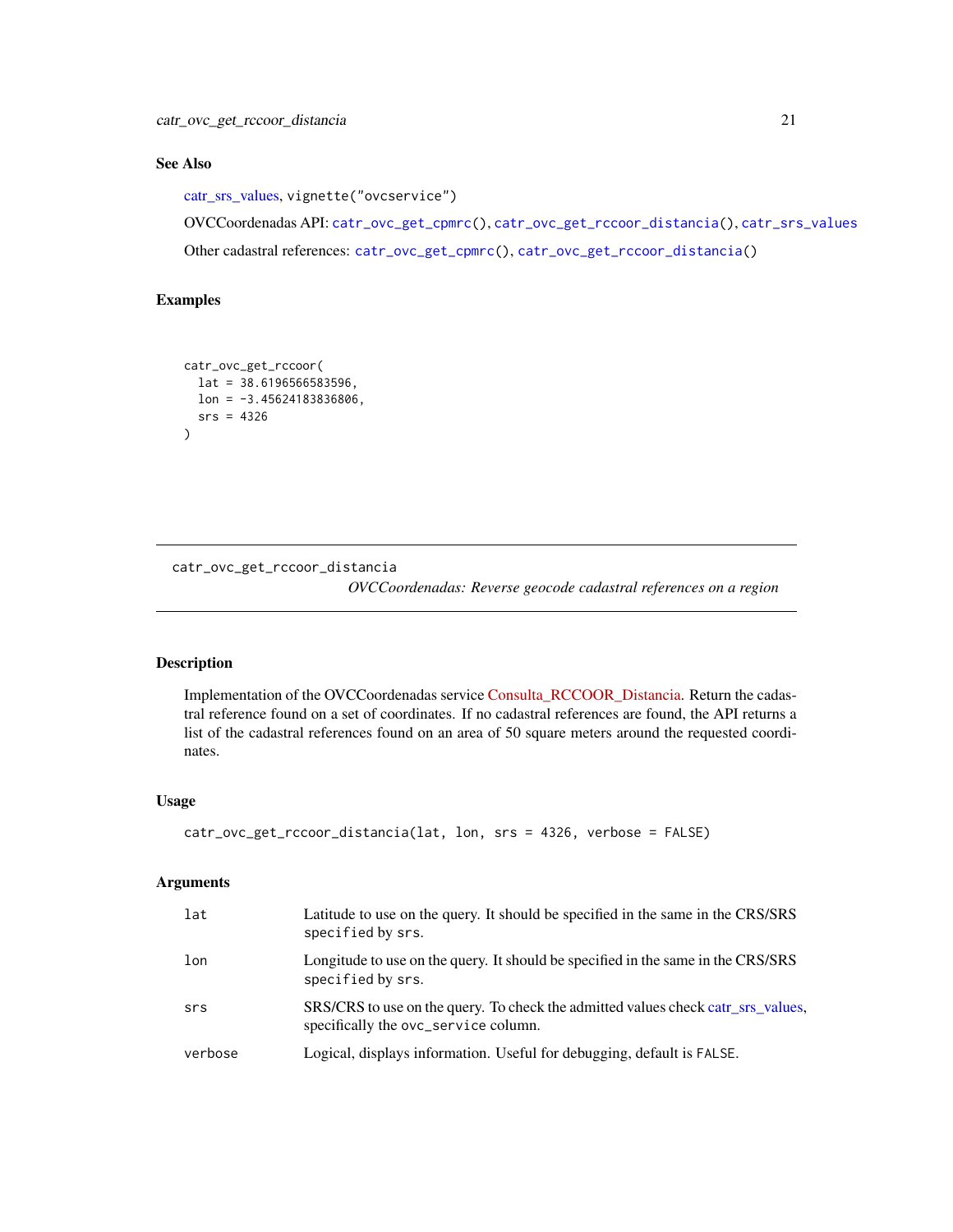# <span id="page-21-0"></span>Details

When the API does not provide any result, the function returns a tibble with the input parameters only.

On a successful query, the function returns a tibble with one row by cadastral reference, including the following columns:

- geo.xcen, geo.ycen, geo.srs: Input parameters of the query.
- refcat: Cadastral Reference.
- address: Address as it is recorded on the Cadastre.
- cmun\_ine: Municipality Code as registered on the INE (National Statistics Institute).
- Rest of fields: Check the API Docs on [Consulta\\_RCCOOR\\_Distancia](https://ovc.catastro.meh.es/ovcservweb/ovcswlocalizacionrc/ovccoordenadas.asmx?op=Consulta_RCCOOR_Distancia)

# Value

A tibble. See Details

#### References

[Consulta\\_RCCOOR\\_Distancia](https://ovc.catastro.meh.es/ovcservweb/ovcswlocalizacionrc/ovccoordenadas.asmx?op=Consulta_RCCOOR_Distancia)

# See Also

```
catr_srs_values, vignette("ovcservice")
```
OVCCoordenadas API: [catr\\_ovc\\_get\\_cpmrc\(](#page-17-1)), [catr\\_ovc\\_get\\_rccoor\(](#page-19-1)), [catr\\_srs\\_values](#page-23-1)

Other cadastral references: [catr\\_ovc\\_get\\_cpmrc\(](#page-17-1)), [catr\\_ovc\\_get\\_rccoor\(](#page-19-1))

# Examples

```
catr_ovc_get_rccoor_distancia(
  lat = 40.963200,lon = -5.671420,srs = 4326
\overline{)}
```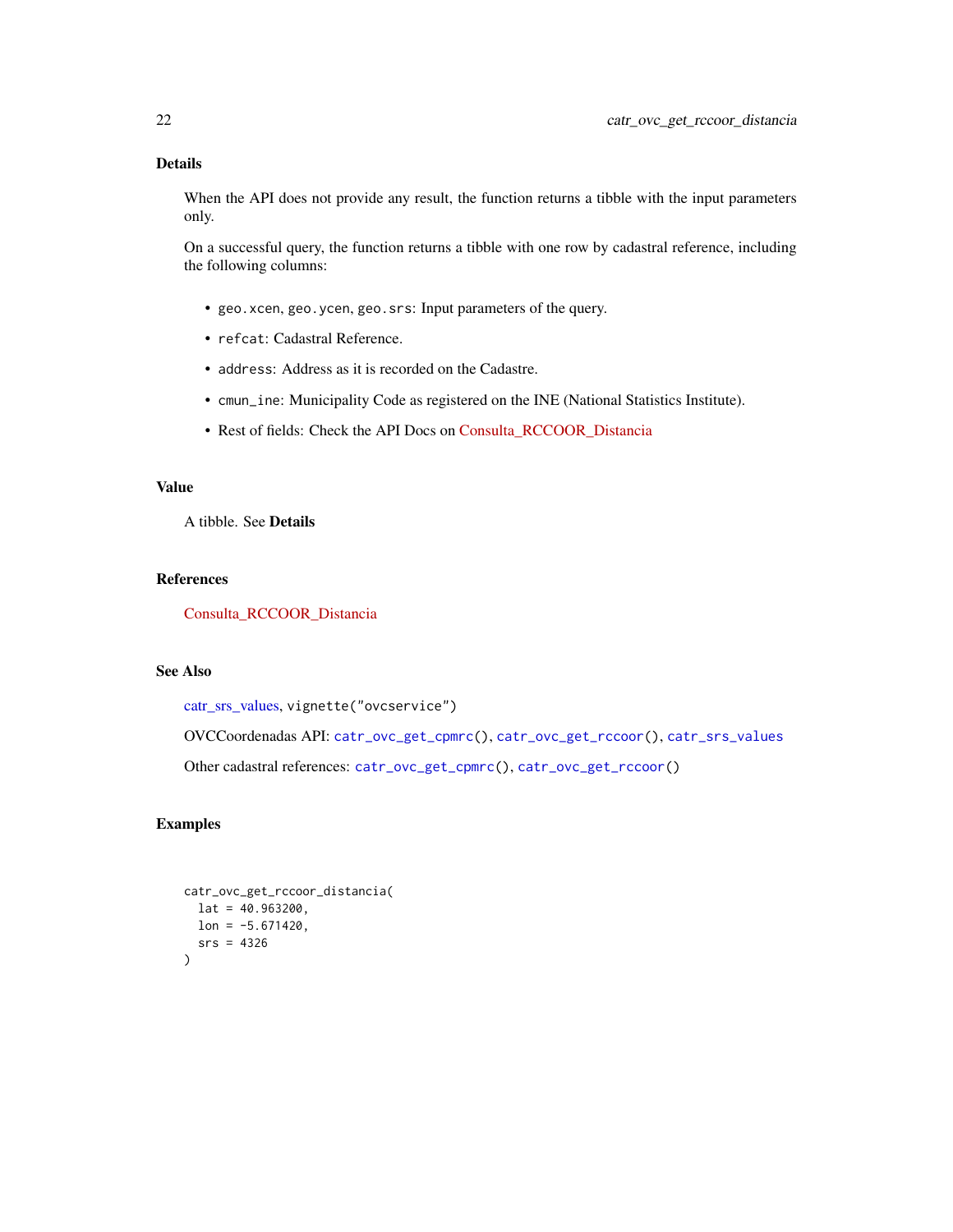#### <span id="page-22-1"></span><span id="page-22-0"></span>Description

This function will store your cache\_dir path on your local machine and would load it for future sessions. Type Sys.getenv("CATASTROESP\_CACHE\_DIR") to find your cached path.

Alternatively, you can store the cache\_dir manually with the following options:

- Run Sys.setenv(CATASTROESP\_CACHE\_DIR = "cache\_dir"). You would need to run this command on each session (Similar to install = FALSE).
- Write this line on your .Renviron file: CATASTROESP\_CACHE\_DIR = "value\_for\_cache\_dir" (same behavior than install = TRUE). This would store your cache\_dir permanently.

#### Usage

```
catr_set_cache_dir(
  cache_dir,
  overwrite = FALSE,
  install = FALSE,verbose = TRUE
)
```
#### Arguments

| cache_dir | A path to a cache directory. On missing value the function would store the<br>cached files on a temporary dir (See base:: $tempdir()$ ).                                       |
|-----------|--------------------------------------------------------------------------------------------------------------------------------------------------------------------------------|
| overwrite | If this is set to TRUE, it will overwrite an existing CATASTROESP_CACHE_DIR that<br>you already have in local machine.                                                         |
| install   | if TRUE, will install the key in your local machine for use in future sessions.<br>Defaults to FALSE. If cache_dir is FALSE this parameter is set to FALSE auto-<br>matically. |
| verbose   | Logical, displays information. Useful for debugging, default is FALSE.                                                                                                         |

#### Value

An (invisible) character with the path to your cache\_dir.

#### About caching

Sometimes cached files may be corrupt. On that case, try re-downloading the data setting update\_cache  $=$  TRUE.

If you experience any problem on download, try to download the corresponding file by any other method and save it on your cache\_dir. Use the option verbose = TRUE for debugging the API query.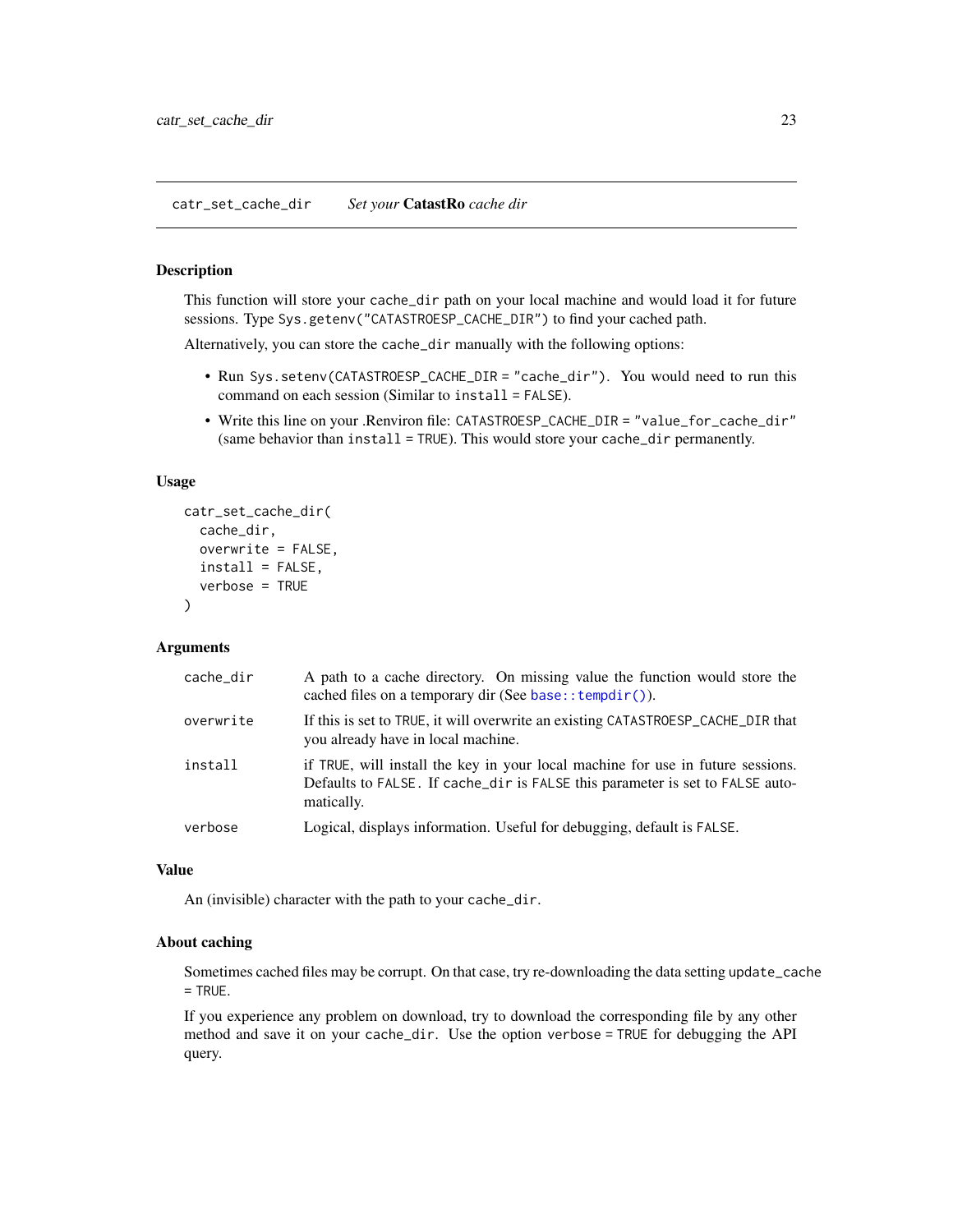# See Also

[rappdirs::user\\_config\\_dir\(\)](#page-0-0) Other cache utilities: [catr\\_clear\\_cache\(](#page-13-1))

# Examples

```
# Don't run this! It would modify your current state
## Not run:
catr_set_cache_dir(verbose = TRUE)
## End(Not run)
Sys.getenv("CATASTROESP_CACHE_DIR")
```
<span id="page-23-1"></span>catr\_srs\_values *Reference SRS codes for* CatastRo *APIs*

# Description

A tibble including the valid SRS (also known as CRS) values that may be used on each API service.

#### Format

A tibble with 16 rows and columns:

- SRS: Spatial Reference System (CRS) value, identified by the corresponding [EPSG](https://en.wikipedia.org/wiki/EPSG_Geodetic_Parameter_Dataset) code.
- Description: Description of the SRS/EPSG code.
- ovc\_service: Logical. Is this code valid on OVC services?
- wfs\_service: Logical. Is this code valid on INSPIRE WFS services?

# Details

| <b>SRS</b> | Description              | ove service  | wfs_service  |
|------------|--------------------------|--------------|--------------|
| 3785       | Web Mercator             | <b>FALSE</b> | <b>TRUE</b>  |
| 3857       | Web Mercator             | <b>FALSE</b> | <b>TRUE</b>  |
| 4230       | Geográficas en ED 50     | <b>TRUE</b>  | <b>FALSE</b> |
| 4258       | Geográficas en ETRS89    | <b>TRUE</b>  | <b>TRUE</b>  |
| 4326       | Geográficas en WGS 80    | <b>TRUE</b>  | <b>TRUE</b>  |
| 23029      | UTM huso 29N en ED50     | <b>TRUE</b>  | <b>FALSE</b> |
| 23030      | UTM huso 30N en ED50     | <b>TRUE</b>  | <b>FALSE</b> |
| 23031      | UTM huso $31N$ en $ED50$ | <b>TRUE</b>  | <b>FALSE</b> |
| 25829      | UTM huso 29N en ETRS89   | <b>TRUE</b>  | <b>TRUE</b>  |
| 25830      | UTM huso 30N en ETRS89   | <b>TRUE</b>  | <b>TRUE</b>  |
| 25831      | UTM huso 31N en ETRS89   | <b>TRUE</b>  | <b>TRUE</b>  |
| 32627      | UTM huso 27N en WGS 84   | <b>TRUE</b>  | <b>FALSE</b> |

<span id="page-23-0"></span>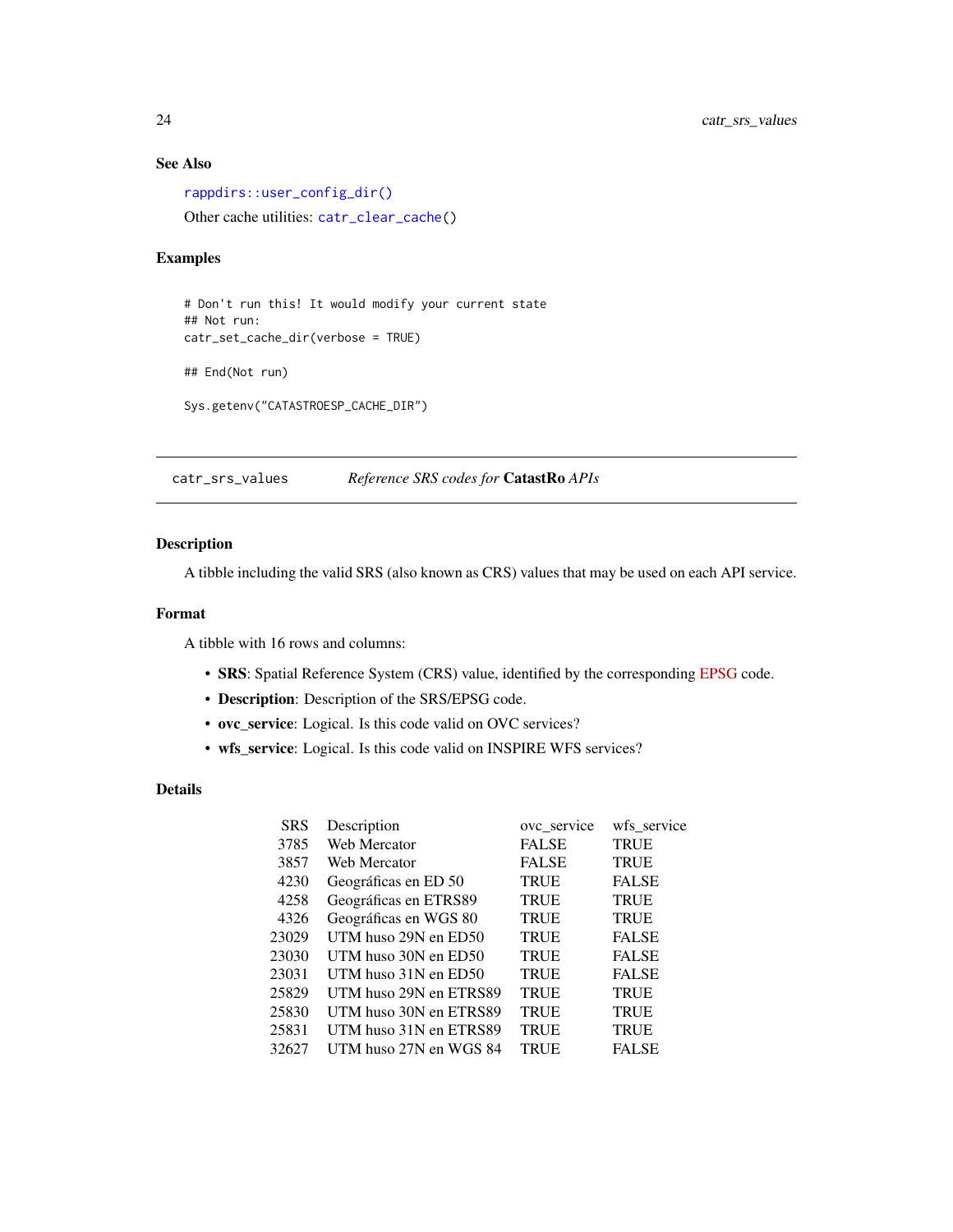<span id="page-24-0"></span>

| 32628 | UTM huso 28N en WGS 84       | <b>TRUE</b> | <b>FALSE</b> |
|-------|------------------------------|-------------|--------------|
|       | 32629 UTM huso 29N en WGS 84 | - TRUE      | <b>FALSE</b> |
|       | 32630 UTM huso 30N en WGS 84 | - TRUE      | <b>FALSE</b> |
| 32631 | UTM huso 31N en WGS 84       | <b>TRUE</b> | <b>FALSE</b> |

#### References

- [OVCCoordenadas](https://ovc.catastro.meh.es/ovcservweb/ovcswlocalizacionrc/ovccoordenadas.asmx)
- [INSPIRE WFS Service](https://www.catastro.minhap.es/webinspire/index.html)

# See Also

```
catr_atom_get_address_db_all(catr_atom_get_buildings_db_all(), catr_atom_get_parcels_
catr_atom_search_munic()
```
Other INSPIRE WFS services: [catr\\_wfs\\_get\\_address\\_bbox\(](#page-24-1)), [catr\\_wfs\\_get\\_buildings\\_bbox\(](#page-26-1)), [catr\\_wfs\\_get\\_parcels\\_bbox\(](#page-28-1))

OVCCoordenadas API: [catr\\_ovc\\_get\\_cpmrc\(](#page-17-1)), [catr\\_ovc\\_get\\_rccoor\\_distancia\(](#page-20-1)), [catr\\_ovc\\_get\\_rccoor\(](#page-19-1))

#### Examples

```
data(catr_srs_values)
# OVC valid codes
library(dplyr)
catr_srs_values %>% filter(ovc_service == TRUE)
# WFS valid codes
catr_srs_values %>% filter(ovc_service == TRUE)
```
<span id="page-24-1"></span>catr\_wfs\_get\_address\_bbox

*WFS INSPIRE: Download Addresses*

#### Description

Get the spatial data of addresses The WFS Service allows to perform several types of queries:

- By bounding box: Implemented on catr\_wfs\_get\_address\_bbox(). Extract objects included on the bounding box provided. See Details.
- By street code: Implemented on catr\_wfs\_get\_address\_codvia(). Extract objects of specific addresses.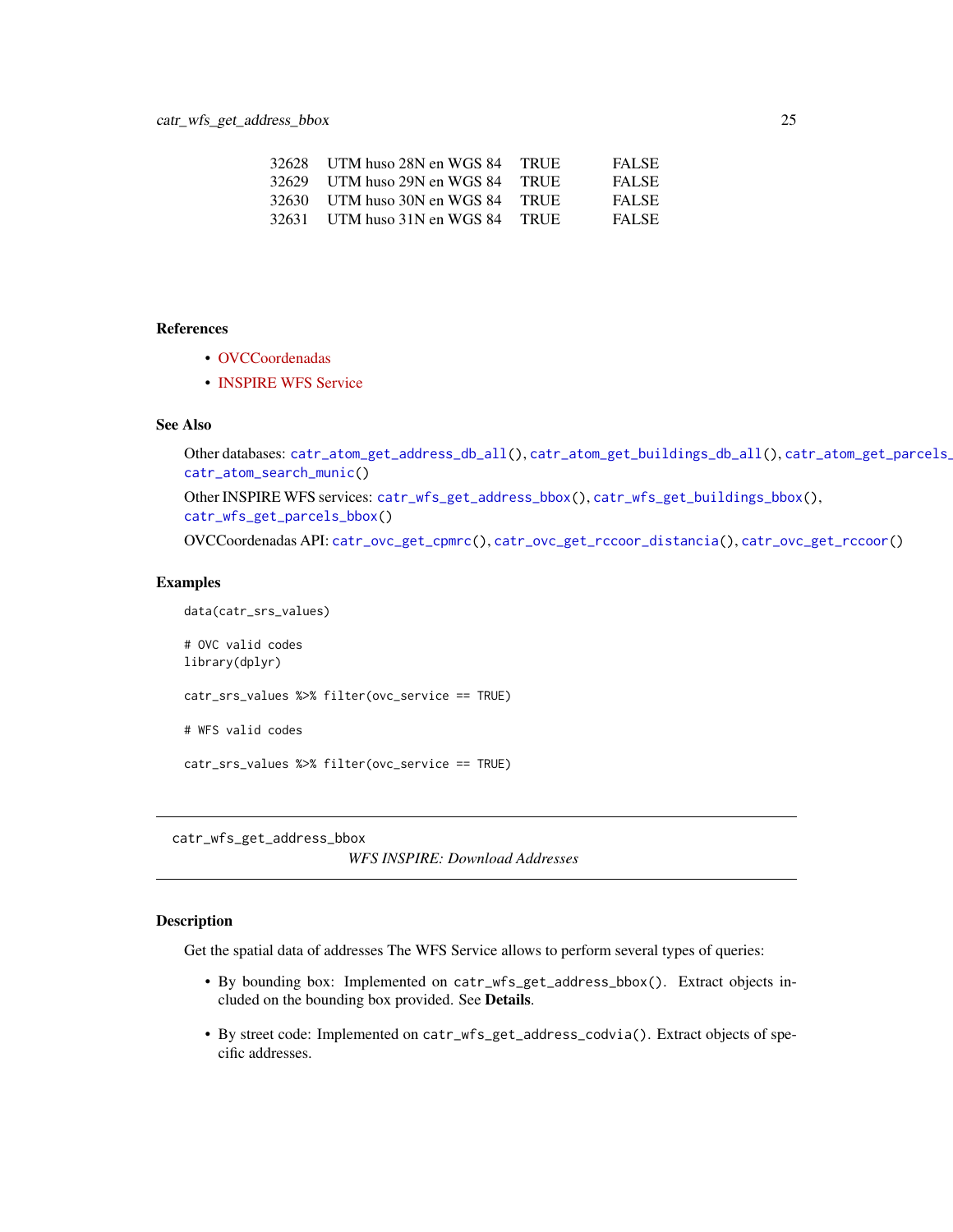- <span id="page-25-0"></span>• By cadastral reference: Implemented on catr\_wfs\_get\_address\_rc(). Extract objects of specific cadastral references
- By postal codes: Implemented on catr\_wfs\_get\_address\_postalcode(). Extract objects of specific cadastral references

Check the [API Docs.](https://www.catastro.minhap.es/webinspire/documentos/inspire-ad-WFS.pdf)

#### Usage

```
catr_wfs_get_address_bbox(x, srs, verbose = FALSE)
catr_wfs_get_address_codvia(codvia, del, mun, srs = NULL, verbose = FALSE)
catr_wfs_get_address_rc(rc, srs = NULL, verbose = FALSE)
catr_wfs_get_address_postalcode(postalcode, srs = NULL, verbose = FALSE)
```
#### Arguments

| X          | See <b>Details</b> . It could be:                                                                                                             |
|------------|-----------------------------------------------------------------------------------------------------------------------------------------------|
|            | • A numeric vector of length 4 with the coordinates that defines the bounding<br>box: c(xmin, ymin, xmax, ymax)                               |
|            | • A sf/sfc object, as provided by the <b>sf</b> package.                                                                                      |
| srs        | SRS/CRS to use on the query. To check the admitted values check catr_srs_values,<br>specifically the wfs_service column. See <b>Details</b> . |
| verbose    | Logical, displays information. Useful for debugging, default is FALSE.                                                                        |
| codvia     | Cadastral street code.                                                                                                                        |
| del        | Cadastral office code.                                                                                                                        |
| mun        | Cadastral municipality code.                                                                                                                  |
| rc         | The cadastral reference to be extracted.                                                                                                      |
| postalcode | Postal code.                                                                                                                                  |

#### Details

When x is a numeric vector, make sure that the srs matches the coordinate values. Additionally, when the srs correspond to a geographic reference system (4326, 4258), the function queries the bounding box on [EPSG:3857](https://epsg.io/3857) - Web Mercator, to overcome a potential bug on the API side.

When x is a sf object, the value srs is ignored. In this case, the bounding box of the sf object would be used for the query (see  $sf::st\_bbox()$ ). The query is performed using [EPSG:3857](https://epsg.io/3857) (Web Mercator). The result is provided always in the SRS of the sf object provided as input.

#### Value

A sf object.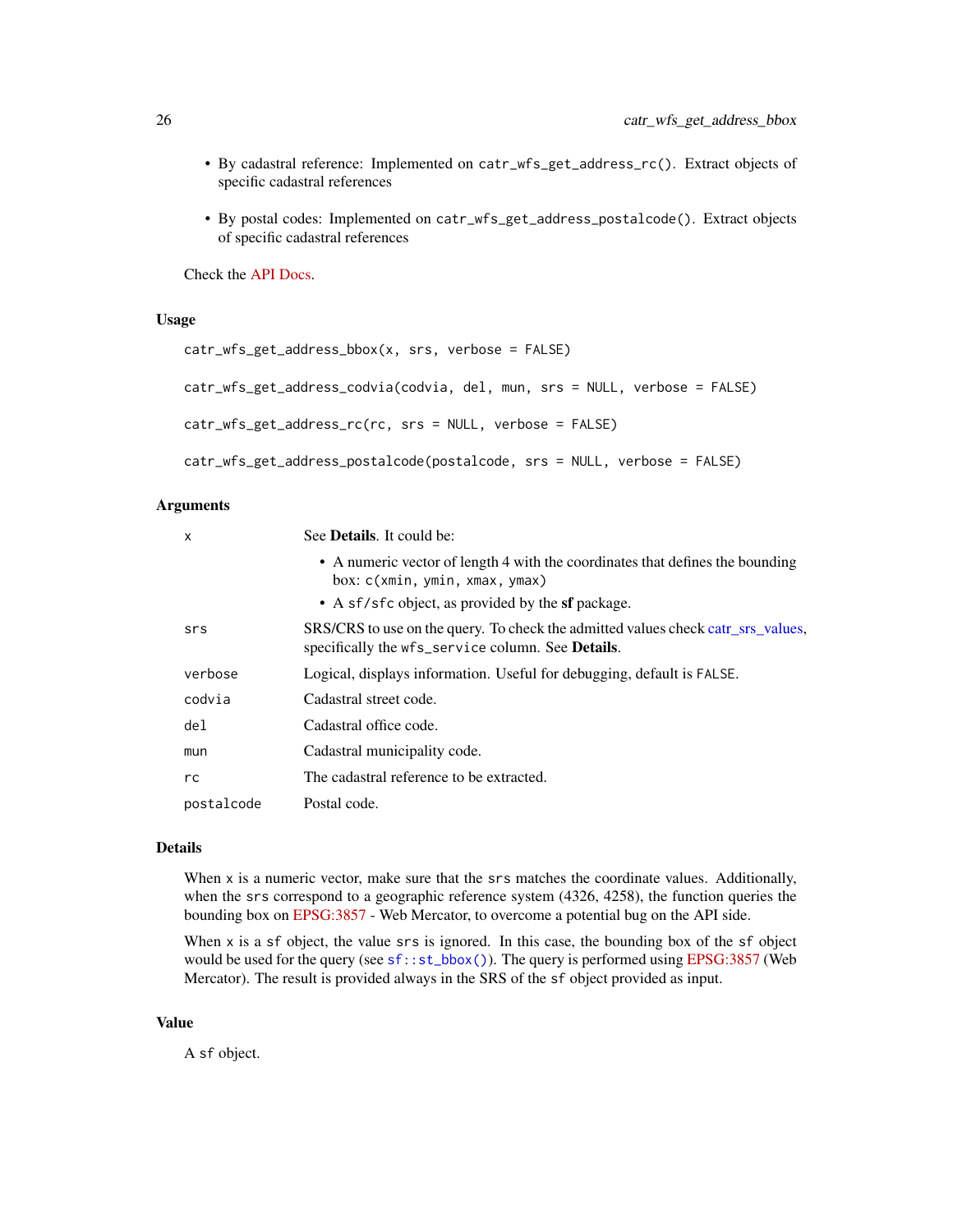#### <span id="page-26-0"></span>API Limits

The API service is limited to a bounding box of 4km2 and a maximum of 5.000 elements.

#### References

[API Documentation](https://www.catastro.minhap.es/webinspire/documentos/inspire-ad-WFS.pdf)

[INSPIRE Services for Cadastral Cartography](https://www.catastro.minhap.es/webinspire/index.html)

#### See Also

```
sf::st_bbox()
```

```
INSPIRE API functions: catr_atom_get_address_db_all(), catr_atom_get_address(), catr_atom_get_buildings_db_all(),
catr_atom_get_buildings(), catr_atom_get_parcels_db_all(), catr_atom_get_parcels(),
catr_wfs_get_buildings_bbox(), catr_wfs_get_parcels_bbox(), catr_wms_get_layer()
```
Other INSPIRE WFS services: [catr\\_srs\\_values](#page-23-1), [catr\\_wfs\\_get\\_buildings\\_bbox\(](#page-26-1)), [catr\\_wfs\\_get\\_parcels\\_bbox\(](#page-28-1))

Other addresses: [catr\\_atom\\_get\\_address\\_db\\_all\(](#page-3-1)), [catr\\_atom\\_get\\_address\(](#page-1-1))

Other spatial: [catr\\_atom\\_get\\_address\(](#page-1-1)), [catr\\_atom\\_get\\_buildings\(](#page-5-1)), [catr\\_atom\\_get\\_parcels\(](#page-8-1)), [catr\\_wfs\\_get\\_buildings\\_bbox\(](#page-26-1)), [catr\\_wfs\\_get\\_parcels\\_bbox\(](#page-28-1)), [catr\\_wms\\_get\\_layer\(](#page-31-1))

#### Examples

```
ad <- catr_wfs_get_address_bbox(c(
 233673, 4015968, 233761, 4016008
),
srs = 25830
\lambdalibrary(ggplot2)
ggplot(ad) +
  geom_sf()
```
<span id="page-26-1"></span>catr\_wfs\_get\_buildings\_bbox *WFS INSPIRE: Download Buildings*

#### Description

Get the spatial data of buildings. The WFS Service allows to perform two types of queries:

• By bounding box: Implemented on catr\_wfs\_get\_buildings\_bbox(). Extract objects included on the bounding box provided. See Details.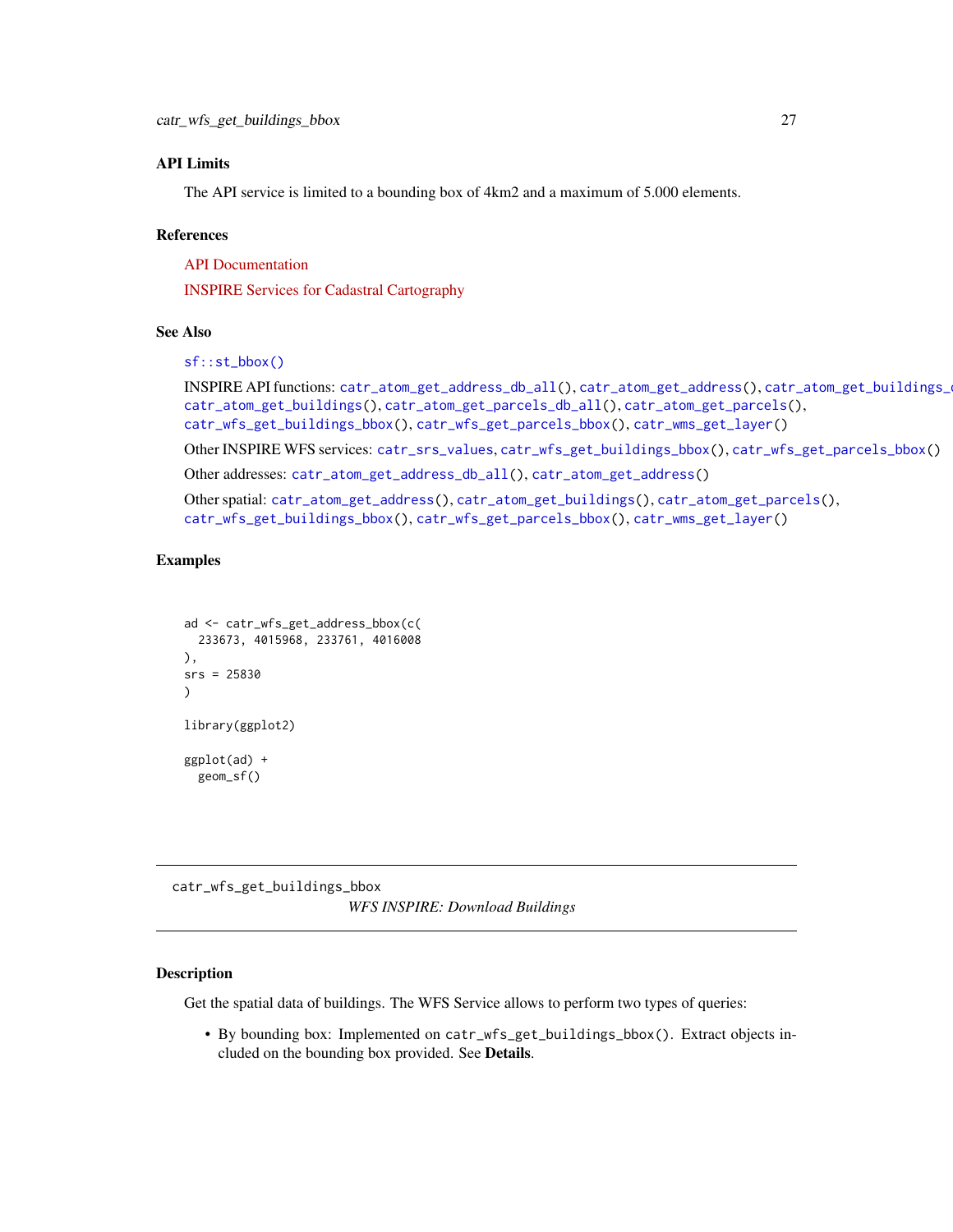• By cadastral reference: Implemented on catr\_wfs\_get\_buildings\_rc(). Extract objects of specific cadastral references.

Check the [API Docs.](https://www.catastro.minhap.es/webinspire/documentos/inspire-bu-WFS.pdf)

#### Usage

```
catr_wfs_get_buildings_bbox(x, what = "building", srs, verbose = FALSE)
catr_wfs_get_buildings_rc(rc, what = "building", srs = NULL, verbose = FALSE)
```
#### Arguments

| $\boldsymbol{\mathsf{x}}$ | See <b>Details</b> . It could be:                                                                                                                                           |
|---------------------------|-----------------------------------------------------------------------------------------------------------------------------------------------------------------------------|
|                           | • A numeric vector of length 4 with the coordinates that defines the bounding<br>box: c(xmin, ymin, xmax, ymax)<br>• A sf/sfc object, as provided by the <b>sf</b> package. |
| what                      | Information to load. It could be "building" for buildings, "building part"<br>for parts of a building or "other" for others (swimming pools, etc.).                         |
| srs                       | SRS/CRS to use on the query. To check the admitted values check catr_srs_values,<br>specifically the wfs_service column. See <b>Details</b> .                               |
| verbose                   | Logical, displays information. Useful for debugging, default is FALSE.                                                                                                      |
| rc                        | The cadastral reference to be extracted.                                                                                                                                    |

# Details

When x is a numeric vector, make sure that the srs matches the coordinate values. Additionally, when the srs correspond to a geographic reference system (4326, 4258), the function queries the bounding box on [EPSG:3857](https://epsg.io/3857) - Web Mercator, to overcome a potential bug on the API side. The result is provided always in the SRS provided in srs.

When x is a sf object, the value srs is ignored. The query is performed using [EPSG:3857](https://epsg.io/3857) (Web Mercator) and the spatial object is projected back to the SRS of the initial object.

# Value

A sf object.

#### API Limits

The API service is limited to a bounding box of 4km2 and a maximum of 5.000 elements.

#### References

[API Documentation](https://www.catastro.minhap.es/webinspire/documentos/inspire-bu-WFS.pdf)

[INSPIRE Services for Cadastral Cartography](https://www.catastro.minhap.es/webinspire/index.html)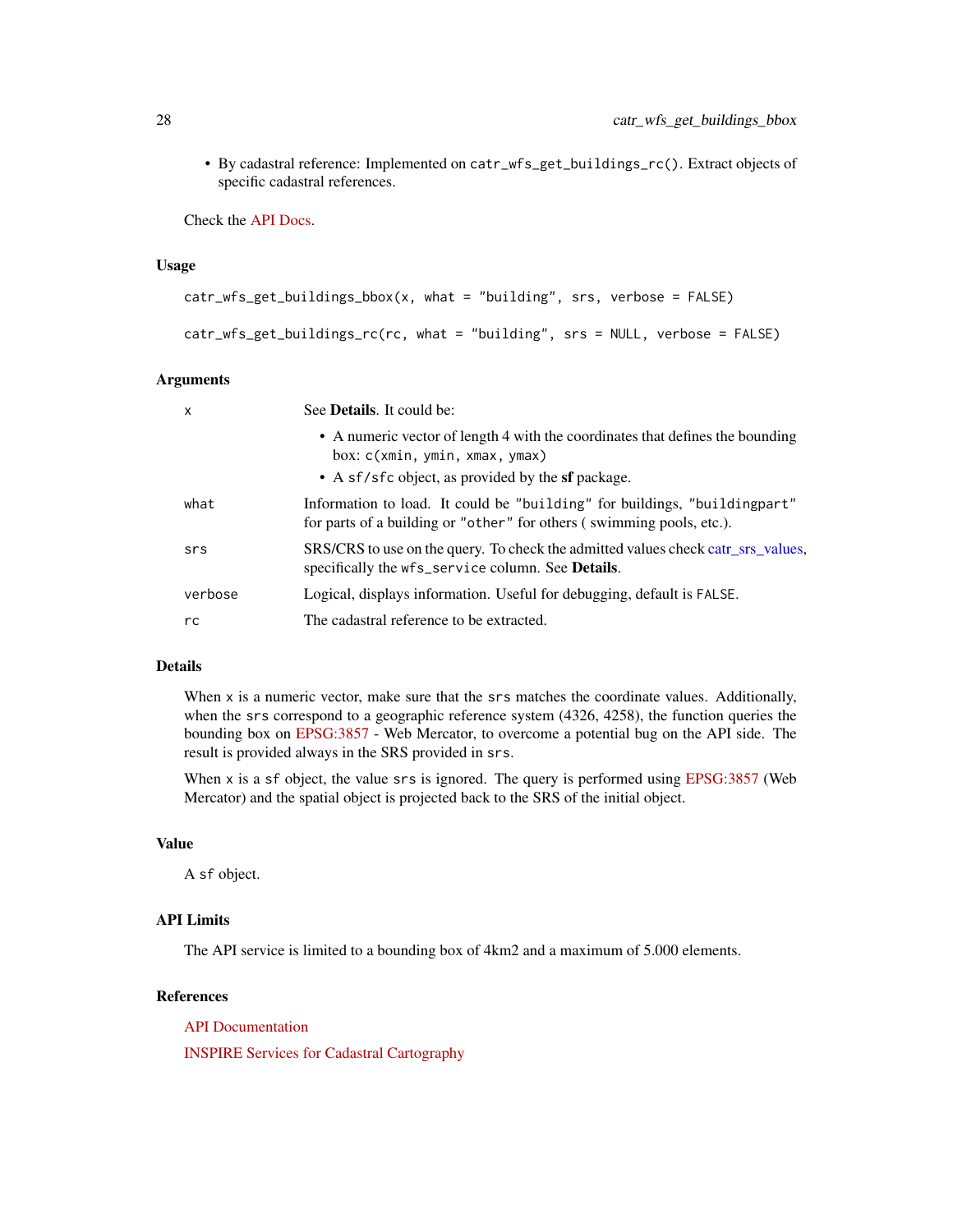#### <span id="page-28-0"></span>See Also

```
sf::st_bbox()
```
INSPIRE API functions: [catr\\_atom\\_get\\_address\\_db\\_all\(](#page-3-1)), [catr\\_atom\\_get\\_address\(](#page-1-1)), [catr\\_atom\\_get\\_buildings\\_db\\_all\(](#page-6-1)), [catr\\_atom\\_get\\_buildings\(](#page-5-1)), [catr\\_atom\\_get\\_parcels\\_db\\_all\(](#page-10-1)), [catr\\_atom\\_get\\_parcels\(](#page-8-1)), [catr\\_wfs\\_get\\_address\\_bbox\(](#page-24-1)), [catr\\_wfs\\_get\\_parcels\\_bbox\(](#page-28-1)), [catr\\_wms\\_get\\_layer\(](#page-31-1))

Other INSPIRE WFS services: [catr\\_srs\\_values](#page-23-1), [catr\\_wfs\\_get\\_address\\_bbox\(](#page-24-1)), [catr\\_wfs\\_get\\_parcels\\_bbox\(](#page-28-1))

Other buildings: [catr\\_atom\\_get\\_buildings\\_db\\_all\(](#page-6-1)), [catr\\_atom\\_get\\_buildings\(](#page-5-1))

Other spatial: [catr\\_atom\\_get\\_address\(](#page-1-1)), [catr\\_atom\\_get\\_buildings\(](#page-5-1)), [catr\\_atom\\_get\\_parcels\(](#page-8-1)), [catr\\_wfs\\_get\\_address\\_bbox\(](#page-24-1)), [catr\\_wfs\\_get\\_parcels\\_bbox\(](#page-28-1)), [catr\\_wms\\_get\\_layer\(](#page-31-1))

#### Examples

```
# Using bbox
building <- catr_wfs_get_buildings_bbox(c(
  376550,
  4545424,
  376600,
  4545474
),
srs = 25830)
library(ggplot2)
ggplot(building) +
  geom_sf() +
  labs(title = "Search using bbox")
# Using rc
rc <- catr_wfs_get_buildings_rc("6656601UL7465N")
library(ggplot2)
ggplot(rc) +
  geom_sf() +
  labs(title = "Search using rc")
```
<span id="page-28-1"></span>catr\_wfs\_get\_parcels\_bbox *WFS INSPIRE: Download Cadastral Parcels*

#### Description

Get the spatial data of cadastral parcels and zones. The WFS Service allows to perform several types of queries:

• By bounding box: Implemented on catr\_wfs\_get\_parcels\_bbox(). Extract objects included on the bounding box provided. See Details.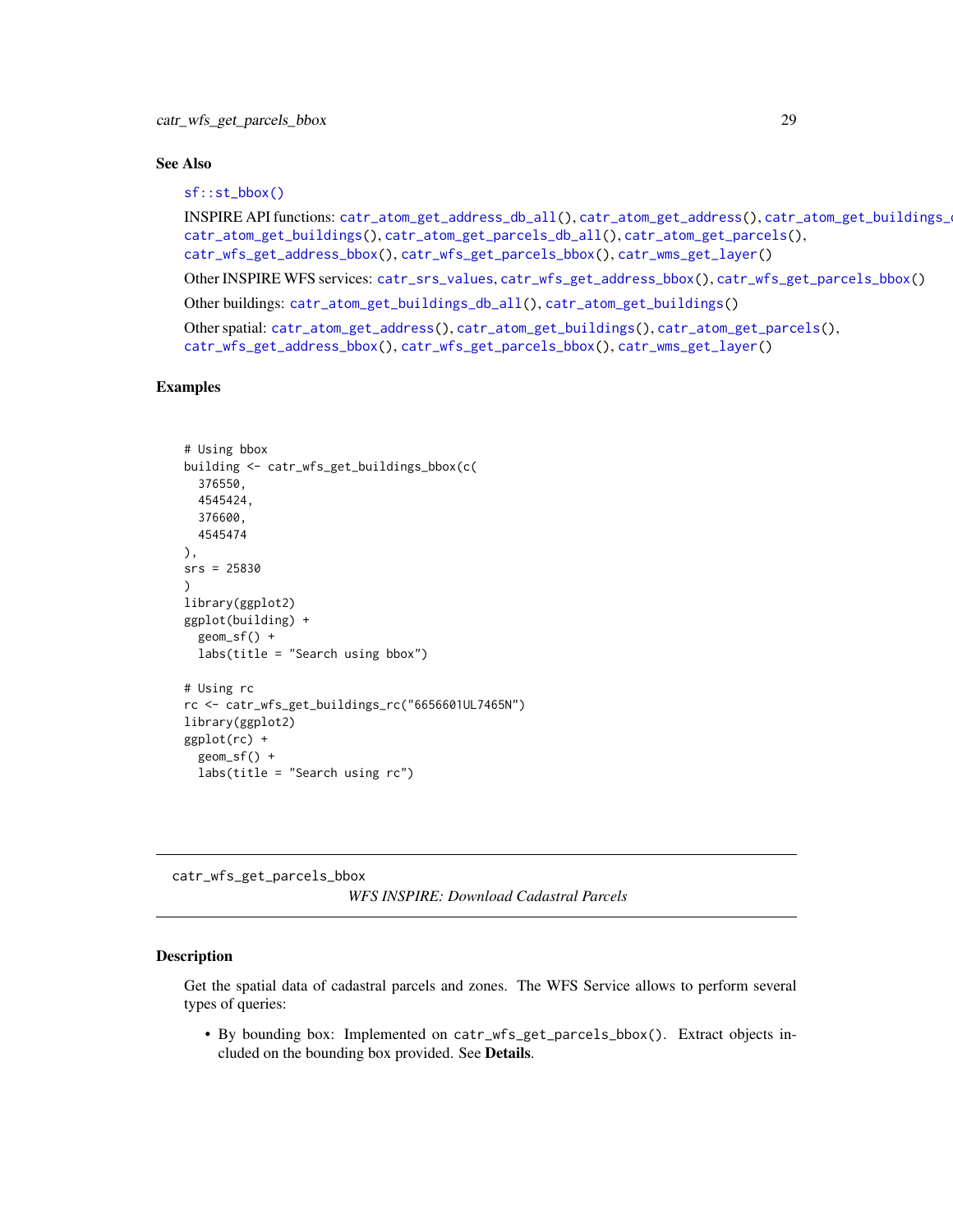- By zoning: Implemented on catr\_wfs\_get\_parcels\_zoning(). Extract objects of a specific cadastral zone.
- By cadastral parcel: Implemented on catr\_wfs\_get\_parcels\_parcel(). Extract cadastral parcels of a specific cadastral reference.
- Neighbor cadastral parcels: Implemented on catr\_wfs\_get\_parcels\_neigh\_parcel(). Extract neighbor cadastral parcels of a specific cadastral reference.
- Cadastral parcels by zoning: Implemented on catr\_wfs\_get\_parcels\_parcel\_zoning(). Extract cadastral parcels of a specific cadastral zone.

Check the [API Docs.](https://www.catastro.minhap.es/webinspire/documentos/inspire-cp-WFS.pdf)

#### Usage

```
catr_wfs_get_parcels_bbox(x, what = "parcel", srs, verbose = FALSE)
catr_wfs_get_parcels_zoning(cod_zona, srs = NULL, verbose = FALSE)
catr_wfs_get_parcels_parcel(rc, srs = NULL, verbose = FALSE)
catr_wfs_get_parcels_neigh_parcel(rc, srs = NULL, verbose = FALSE)
catr_wfs_get_parcels_parcel_zoning(cod_zona, srs = NULL, verbose = FALSE)
```
#### Arguments

| x        | See <b>Details</b> . It could be:                                                                                                                                           |
|----------|-----------------------------------------------------------------------------------------------------------------------------------------------------------------------------|
|          | • A numeric vector of length 4 with the coordinates that defines the bounding<br>box: c(xmin, ymin, xmax, ymax)<br>• A sf/sfc object, as provided by the <b>sf</b> package. |
| what     | Information to load. It could be "parcel" for cadastral parcels or "zoning" for<br>cadastral zoning.                                                                        |
| srs      | SRS/CRS to use on the query. To check the admitted values check catr_srs_values,<br>specifically the wfs_service column. See Details.                                       |
| verbose  | Logical, displays information. Useful for debugging, default is FALSE.                                                                                                      |
| cod_zona | Cadastral zone code.                                                                                                                                                        |
| rc       | The cadastral reference to be extracted.                                                                                                                                    |

# Details

When x is a numeric vector, make sure that the srs matches the coordinate values. Additionally, when the srs correspond to a geographic reference system (4326, 4258), the function queries the bounding box on [EPSG:3857](https://epsg.io/3857) - Web Mercator, to overcome a potential bug on the API side. The result is provided always in the SRS provided in srs.

When x is a sf object, the value srs is ignored. The query is performed using [EPSG:3857](https://epsg.io/3857) (Web Mercator) and the spatial object is projected back to the SRS of the initial object.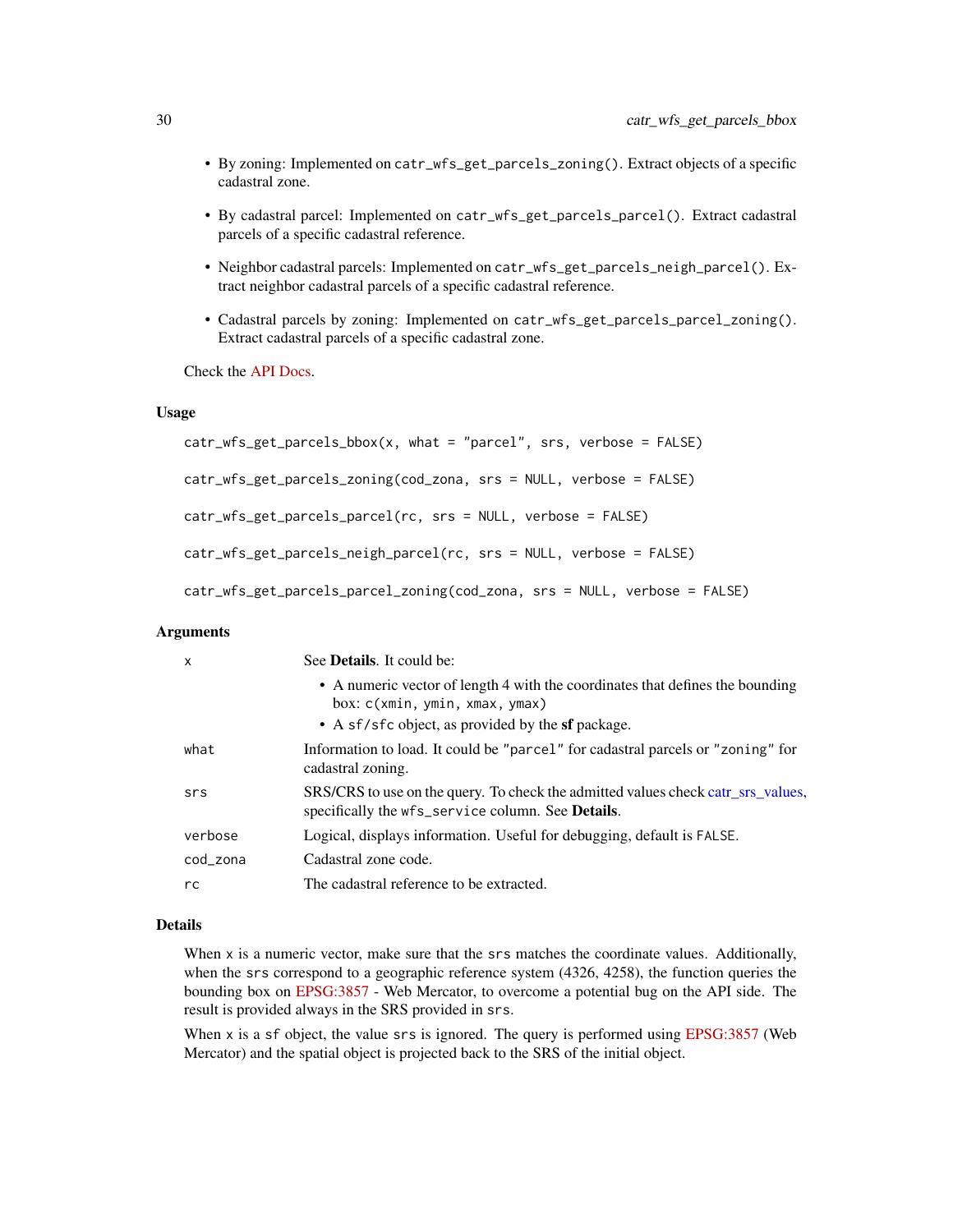# <span id="page-30-0"></span>Value

A sf object.

# API Limits

The API service is limited to the following constrains:

- "parcel: Bounding box of 1km2 and a maximum of 500. elements.
- "zoning": Bounding box of 25km2 and a maximum of 500 elements.

#### References

[API Documentation](https://www.catastro.minhap.es/webinspire/documentos/inspire-cp-WFS.pdf)

[INSPIRE Services for Cadastral Cartography](https://www.catastro.minhap.es/webinspire/index.html)

# See Also

[sf::st\\_bbox\(\)](#page-0-0)

```
INSPIRE API functions: catr_atom_get_address_db_all(), catr_atom_get_address(), catr_atom_get_buildings_db_all(),
catr_atom_get_buildings(), catr_atom_get_parcels_db_all(), catr_atom_get_parcels(),
catr_wfs_get_address_bbox(), catr_wfs_get_buildings_bbox(), catr_wms_get_layer()
```
Other INSPIRE WFS services: [catr\\_srs\\_values](#page-23-1), [catr\\_wfs\\_get\\_address\\_bbox\(](#page-24-1)), [catr\\_wfs\\_get\\_buildings\\_bbox\(](#page-26-1))

Other parcels: [catr\\_atom\\_get\\_parcels\\_db\\_all\(](#page-10-1)), [catr\\_atom\\_get\\_parcels\(](#page-8-1))

Other spatial: [catr\\_atom\\_get\\_address\(](#page-1-1)), [catr\\_atom\\_get\\_buildings\(](#page-5-1)), [catr\\_atom\\_get\\_parcels\(](#page-8-1)), [catr\\_wfs\\_get\\_address\\_bbox\(](#page-24-1)), [catr\\_wfs\\_get\\_buildings\\_bbox\(](#page-26-1)), [catr\\_wms\\_get\\_layer\(](#page-31-1))

#### Examples

```
cp <- catr_wfs_get_parcels_bbox(c(
 233673, 4015968, 233761, 4016008
),
srs = 25830
)
library(ggplot2)
ggplot(cp) +
  geom_sf()
```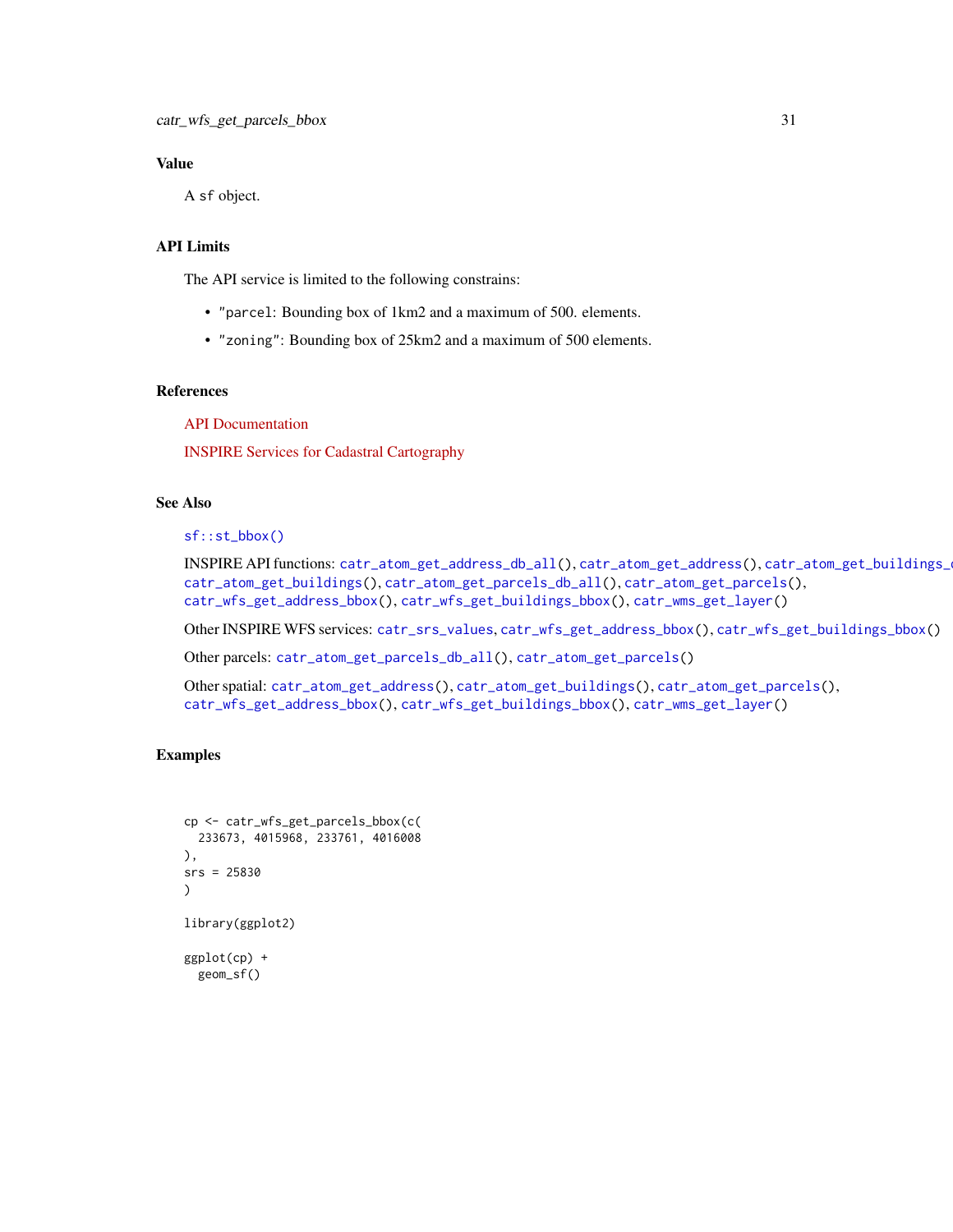<span id="page-31-1"></span><span id="page-31-0"></span>catr\_wms\_get\_layer *WMS INSPIRE: Download map images*

# Description

Get geotagged images from the Spanish Cadastre. This function is a wrapper of [mapSpain::esp\\_getTiles\(\)](#page-0-0).

# Usage

```
catr_wms_get_layer(
 x,
 srs,
 what = "building",
 styles = "default",
 update_cache = FALSE,
 cache_dir = NULL,
 verbose = FALSE,
 crop = FALSE,...
)
```
# Arguments

| X            | See <b>Details</b> . It could be:                                                                                                                                    |
|--------------|----------------------------------------------------------------------------------------------------------------------------------------------------------------------|
|              | • A numeric vector of length 4 with the coordinates that defines the bounding<br>box: c(xmin, ymin, xmax, ymax)<br>• A sf/sfc object, as provided by the sf package. |
| srs          | SRS/CRS to use on the query. To check the admitted values check catr_srs_values,<br>specifically the wfs_service column. See Details.                                |
| what         | Layer to be extracted. Possible values are "building", "parcel", "zoning",<br>"address". See Details.                                                                |
| styles       | Style of the WMS layer. See Details.                                                                                                                                 |
| update_cache | A logical whether to update cache. Default is FALSE. When set to TRUE it would<br>force a fresh download of the source file.                                         |
| cache_dir    | A path to a cache directory. On missing value the function would store the<br>cached files on a temporary dir (See base:: tempdir()).                                |
| verbose      | Logical, displays information. Useful for debugging, default is FALSE.                                                                                               |
| crop         | TRUE if results should be cropped to the specified x extent, FALSE otherwise. If<br>x is an sf object with one POINT, crop is set to FALSE.                          |
|              | Arguments passed on to mapSpain::esp_getTiles                                                                                                                        |
|              | res Resolution (in pixels) of the final tile. Only valid for WMS.                                                                                                    |
|              | bbox_expand A numeric value that indicates the expansion percentage of the<br>bounding box of x.                                                                     |
|              | transparent Logical. Provides transparent background, if supported. De-<br>pends on the selected provider on type.                                                   |
|              | mask TRUE if the result should be masked to x.                                                                                                                       |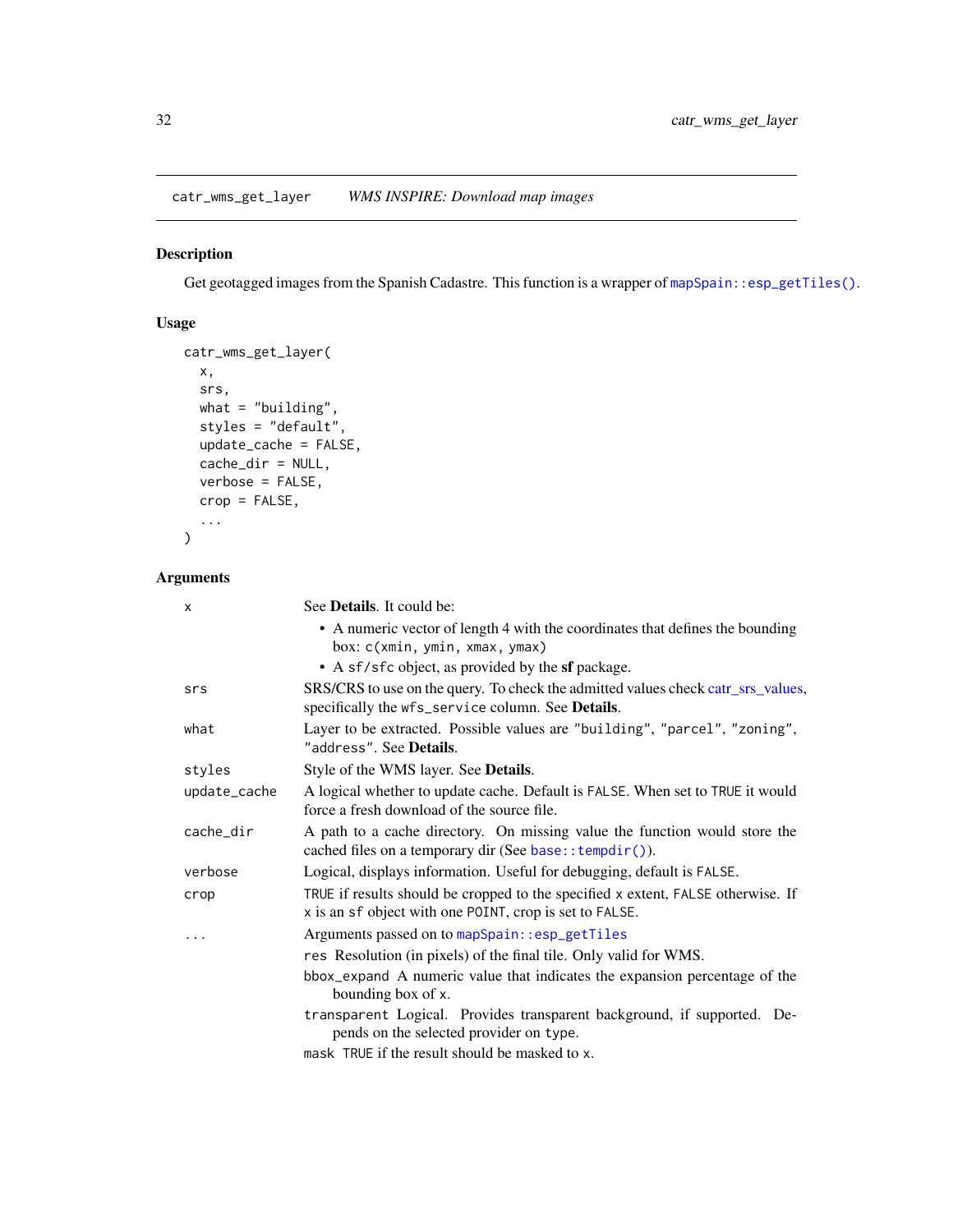# <span id="page-32-0"></span>Details

When x is a numeric vector, make sure that the srs matches the coordinate values. When x is a sf object, the value srs is ignored.

The query is performed using [EPSG:3857](https://epsg.io/3857) (Web Mercator) and the spatial object is projected back to the SRS of the initial object. In case that the tile looks deformed, try either providing bbox on EPSG:3857 or projecting your sf object to sf::st\_crs(3857).

# Value

A SpatRaster is returned, with 3 (RGB) or 4 (RGBA) layers. See [terra::rast\(\)](#page-0-0).

#### Layers

The parameter what defines the layer to be extracted. The equivalence with the [API Docs](https://www.catastro.minhap.es/webinspire/documentos/inspire-WMS.pdf) equivalence is:

- "parcel": CP.CadastralParcel
- "zoning": CP.CadastralZoning
- "building": BU.Building
- "buildingpart": BU.BuildingPart
- "address": AD.Address
- "admboundary": AU.AdministrativeBoundary
- "admunit": AU.AdministrativeUnit

#### Styles

The WMS service provide different styles on each layer (what parameter). Some of the styles available are:

- "parcel": styles : "BoundariesOnly", "ReferencePointOnly", "ELFCadastre".
- "zoning": styles : "BoundariesOnly", "ELFCadastre".
- "building" and "buildingpart": "ELFCadastre"
- "address": "Number.ELFCadastre"
- "admboundary" y "admunit": "ELFCadastre"

Check the [API Docs](https://www.catastro.minhap.es/webinspire/documentos/inspire-WMS.pdf) for more information.

# References

[API Documentation](https://www.catastro.minhap.es/webinspire/documentos/inspire-WMS.pdf)

[INSPIRE Services for Cadastral Cartography](https://www.catastro.minhap.es/webinspire/index.html)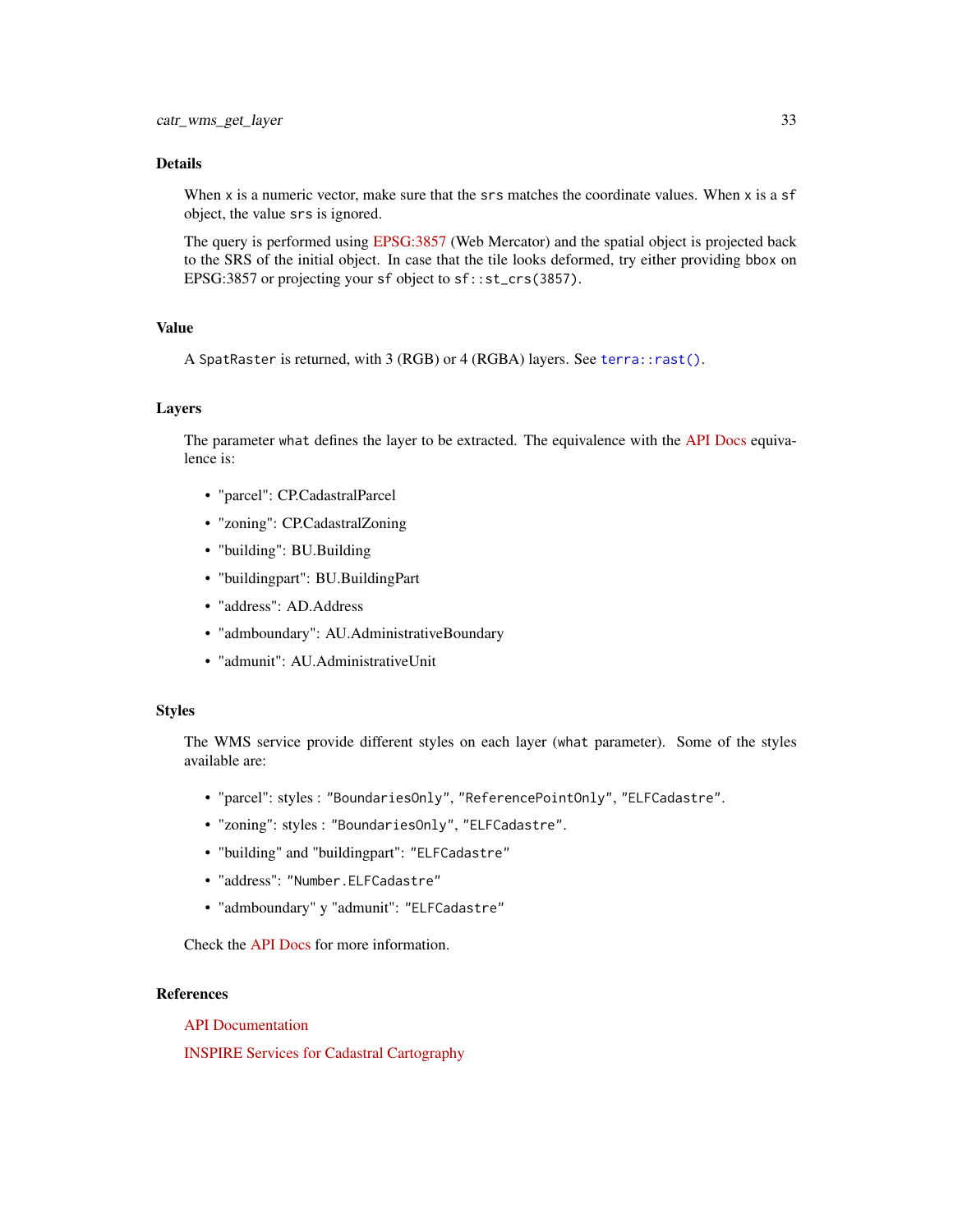#### See Also

[mapSpain::esp\\_getTiles\(\)](#page-0-0), [tidyterra::geom\\_spatraster\\_rgb\(\)](#page-0-0), [terra::plotRGB\(\)](#page-0-0).

```
INSPIRE API functions: catr_atom_get_address_db_all(), catr_atom_get_address(), catr_atom_get_buildings_db_all(),
catr_atom_get_buildings(), catr_atom_get_parcels_db_all(), catr_atom_get_parcels(),
catr_wfs_get_address_bbox(), catr_wfs_get_buildings_bbox(), catr_wfs_get_parcels_bbox()
```
Other spatial: [catr\\_atom\\_get\\_address\(](#page-1-1)), [catr\\_atom\\_get\\_buildings\(](#page-5-1)), [catr\\_atom\\_get\\_parcels\(](#page-8-1)), [catr\\_wfs\\_get\\_address\\_bbox\(](#page-24-1)), [catr\\_wfs\\_get\\_buildings\\_bbox\(](#page-26-1)), [catr\\_wfs\\_get\\_parcels\\_bbox\(](#page-28-1))

#### Examples

```
# With a bbox
pict <- catr_wms_get_layer(c(222500, 4019500, 223700, 4020700),
 srs = 25830,
 what = "parent")
library(mapSpain)
library(ggplot2)
library(tidyterra)
ggplot() +
  geom_spatraster_rgb(data = pict)
# With a spatial object
parcels <- catr_wfs_get_parcels_neigh_parcel("3662303TF3136B")
# Transform
parcels <- sf::st_transform(parcels, 3857)
# Use styles
parcels_img <- catr_wms_get_layer(parcels,
  what = "buildingpart",
  bbox_expand = 0.3,
  styles = "ELFCadastre"
)
ggplot() +
  geom_sf(data = parcels, fill = "blue", alpha = 0.5) +
  geom_spatraster_rgb(data = parcels_img)
```
<span id="page-33-0"></span>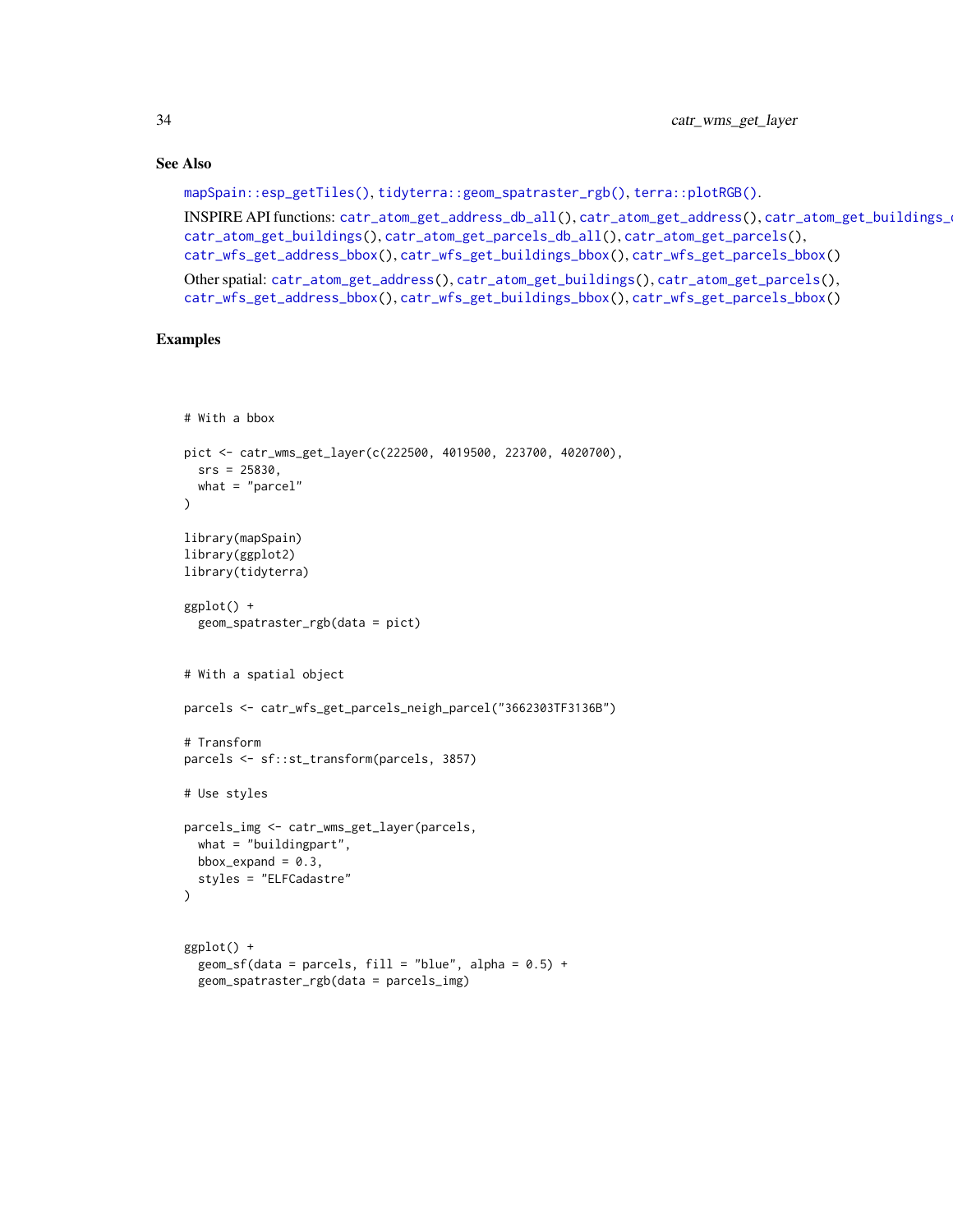# <span id="page-34-0"></span>**Index**

```
∗ ATOM
    catr_atom_get_address, 2
    catr_atom_get_address_db_all, 4
    catr_atom_get_buildings, 6
    catr_atom_get_buildings_db_all, 7
    catr_atom_get_parcels, 9
    catr_atom_get_parcels_db_all, 11
    catr_atom_search_munic, 13
∗ INSPIRE
    catr_atom_get_address, 2
    catr_atom_get_address_db_all, 4
    catr_atom_get_buildings, 6
    catr_atom_get_buildings_db_all, 7
    catr_atom_get_parcels, 9
    catr_atom_get_parcels_db_all, 11
    catr_wfs_get_address_bbox, 25
    catr_wfs_get_buildings_bbox, 27
    catr_wfs_get_parcels_bbox, 29
    catr_wms_get_layer, 32
∗ OVCCallejero
    catr_ovc_get_cod_munic, 16
    catr_ovc_get_cod_provinces, 17
∗ OVCCoordenadas
    catr_ovc_get_cpmrc, 18
    catr_ovc_get_rccoor, 20
    catr_ovc_get_rccoor_distancia, 21
    catr_srs_values, 24
∗ WFS
    catr_srs_values, 24
    catr_wfs_get_address_bbox, 25
    catr_wfs_get_buildings_bbox, 27
    catr_wfs_get_parcels_bbox, 29
∗ WMS
    catr_wms_get_layer, 32
∗ addresses
    catr_atom_get_address, 2
    catr_atom_get_address_db_all, 4
    catr_wfs_get_address_bbox, 25
∗ buildings
```

```
catr_atom_get_buildings, 6
    catr_atom_get_buildings_db_all, 7
    catr_wfs_get_buildings_bbox, 27
∗ cache utilities
    catr_clear_cache, 14
    23
∗ cadastral references
    catr_ovc_get_cpmrc, 18
    catr_ovc_get_rccoor, 20
    catr_ovc_get_rccoor_distancia, 21
∗ databases
    catr_atom_get_address_db_all, 4
    catr_atom_get_buildings_db_all, 7
    catr_atom_get_parcels_db_all, 11
    catr_atom_search_munic, 13
    catr_srs_values, 24
∗ parcels
    catr_atom_get_parcels, 9
    catr_atom_get_parcels_db_all, 11
    catr_wfs_get_parcels_bbox, 29
∗ search
    catr_atom_search_munic, 13
    catr_get_code_from_coords, 15
    catr_ovc_get_cod_munic, 16
    catr_ovc_get_cod_provinces, 17
∗ spatial
    catr_atom_get_address, 2
    catr_atom_get_buildings, 6
    catr_atom_get_parcels, 9
    catr_wfs_get_address_bbox, 25
    catr_wfs_get_buildings_bbox, 27
    catr_wfs_get_parcels_bbox, 29
    catr_wms_get_layer, 32
base::grep(), 5, 8, 12
base::tempdir(), 3, 5, 6, 8, 10, 12, 13, 15,
        23, 32
catr_atom_get_address, 2, 5, 7, 9, 10, 12,
```
*[13](#page-12-0)*, *[27](#page-26-0)*, *[29](#page-28-0)*, *[31](#page-30-0)*, *[34](#page-33-0)*